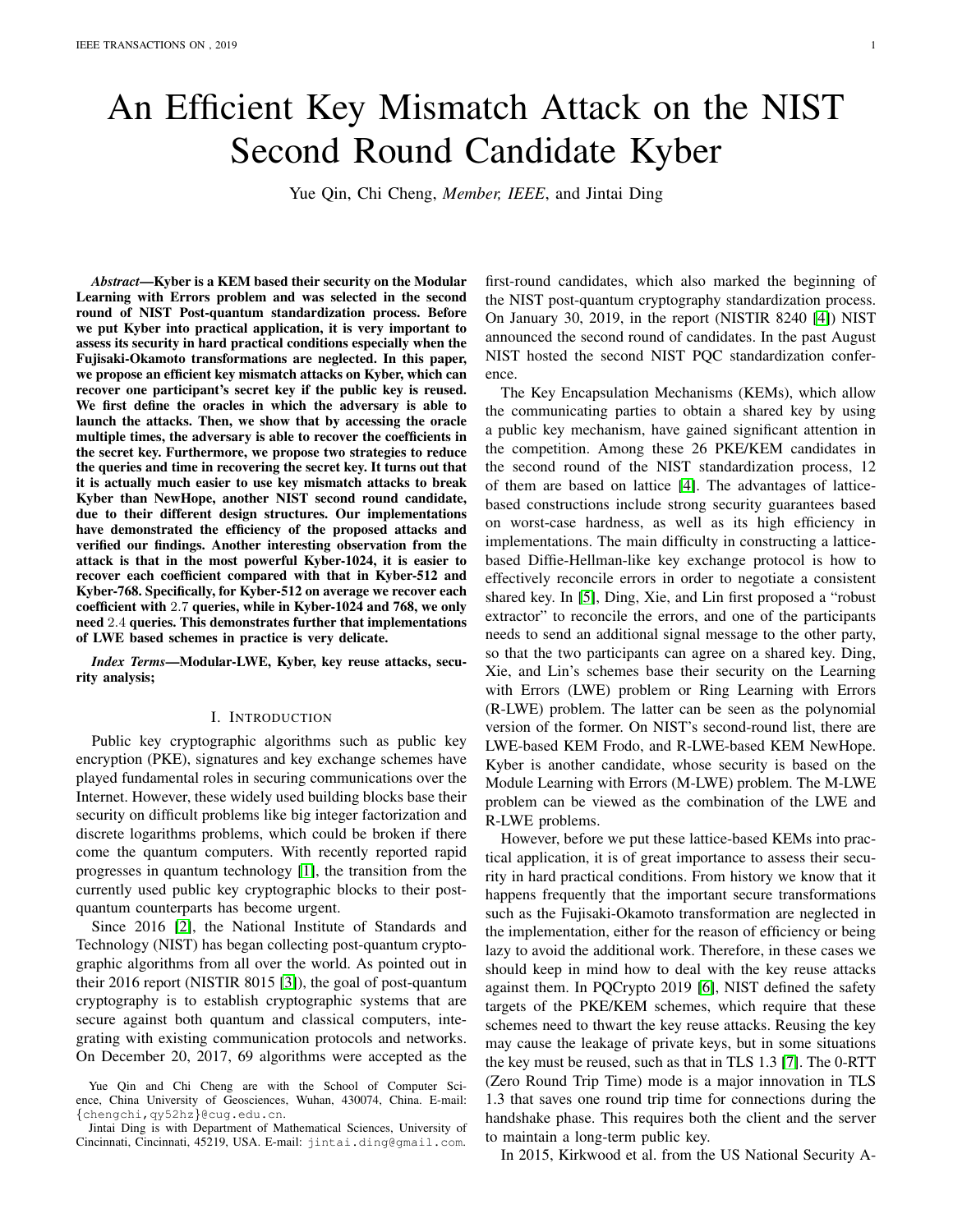gency (NSA) announced that there may exist key reuse attacks against the lattice-based post-quantum key exchange protocol, without giving any details [\[8\]](#page-10-7). Later, Fluhrer showed in [\[9\]](#page-10-8) that if the public key of the R-LWE-based key exchange is reused, then this protocol could be broken. In [\[10\]](#page-10-9), Ding, Alsayigh and Saraswathy first applied the signal leakage attack to the key exchange protocol in [\[5\]](#page-10-4) by using the leaked information about the secret key from the signal messages. Then, Liu, Zheng and Zou proposed another signal leakage attack [\[11\]](#page-10-10) against the reconciliation-based NewHope-Usenix key exchange protocol [\[12\]](#page-11-0). Zhao and Gong proposed a small field attack for R-LWE-Based one-pass authenticated key exchange using the algebraic structure in R-LWE [\[13\]](#page-11-1).

The idea of key mismatch attack was first proposed by Ding, Fluhrer and Saraswathy [\[14\]](#page-11-2), which is proposed against a one pass case of the protocol in [\[5\]](#page-10-4). In a key mismatch attack, a participant's public key is reused and its private key is recovered by comparing whether the shared keys between two participants match or not. In [\[15\]](#page-11-3), Bauer et al. proposed a key mismatch attack against NewHope KEM [\[16\]](#page-11-4). Unfortunately, there are some problems with the attack which cannot recover all the private keys ranging from  $-6$  to 4 as they wish. In [\[17\]](#page-11-5), Qin, Cheng and Ding proposed an improved and complete key mismatch attack to recover all private keys ranging from  $-8$ to 8 in NewHope KEM [\[16\]](#page-11-4) with extremely high accuracy and efficiency. In EUROCRYPT 2019, Băetu et al. gave a bound on the queries needed in the key mismatch attack on the chosen plaintext attack (CPA) versions of a number of postquantum cyrptosystem, as well as a attack on the chosen ciphertext attack (CCA) versions when they have quantum access to the decryption oracle [\[18\]](#page-11-6). But they did not analysis the security of Kyber under key mismatch attacks. Since Kyber is designed in a different algebraic structure, it is appealing to assess Kyber's security when the public key is reused.

Contributions. In this paper, we propose an efficient key reuse attack on the Kyber KEM. The main contributions of this paper include:

- 1) We precisely define the security oracle in which our proposed attack succeeds;
- 2) We propose key mismatch attacks on the Kyber-KEM with three security levels, i.e., the Kyber-512, Kyber-768, and Kyber-1024. Furthermore, we propose two strategies, to significantly reduce the needed queries and time in the original attack.
- 3) The implementations have demonstrate the efficiency of the proposed attacks. Our best record is that we can recover one coefficient in the secret key in only 2 queries. An interesting observation from the implementations is that in the most powerful Kyber-1024, it is easier to recover each coefficient compared with that in Kyber-512 and Kyber 768. Specifically, in Kyber-512 on average we recover each coefficient in 2.7 queries, while in Kyber-768 and 1024, we only need 2.4 queries.

Differences of key mismatch attacks on NewHope and Kyber. We find that it is much easier to use key mismatch attacks to break Kyber than that on NewHope, due to the different design structures of Kyber and Newhope. First, both Compress and Decompress functions are used in Kyber and NewHope. But the additional Encode and Decode functions used in NewHope, which process four coefficients at the same time, bring challenges to the key mismatch attacks on NewHope. Second, the ranges of coefficients in Kyber's secret key is from  $-2$  to 2, while in NewHope it is from  $-8$  to 8. The smaller ranges of Kyber result in less queries to launch the attack. Specifically, on average we only need 2,475 queries to recover all the coefficients in Kyber-1024. While in Newhope-1024, which achieves the same security as that in Kyber-1024, on average we need 882, 794 queries. From another perspective, in Kyber-1024 on average we need 2.4 queries to recover each coefficient, while in Newhope-1024, 862.1 queries are needed.

Organization of this paper. In Section [II,](#page-1-0) we introduce the basic notations and the underlying hard problems, as well as the Kyber KEM. Security analysis of Kyber with three security levels are given in Section [III,](#page-3-0) [IV,](#page-5-0) and [V,](#page-6-0) respectively. In Section [VI](#page-7-0) we go on proposing two improved attacks that effectively reduce the needed time and queries in the original attacks. The experiments in Section [VII](#page-8-0) demonstrate the efficiency of our proposed attacks, and the conclusion is given in Section [VIII.](#page-10-11)

#### II. PRELIMINARIES

# <span id="page-1-0"></span>*A. Notations*

Set  $\mathbb{Z}_q$  the ring with all elements are integers modulo q, and  $\mathbb{Z}_q[x]$  the polynomial ring, where all the polynomials in  $\mathbb{Z}_q[x]$  are with coefficients selected from  $\mathbb{Z}_q$ . Then, we further define the polynomial ring  $\mathcal{R}_q = \mathbb{Z}_q[x]/(x^n + 1)$ , in which for every polynomial  $f(x) = a_0 + a_1x + \cdots + a_{n-1}x^{n-1} \in \mathbb{R}_q$ , each coefficient  $a_i \in \mathbb{Z}_q$   $(0 \le i \le n-1)$  and the polynomial additions and multiplications are operated modulo  $x^n + 1$ . All polynomials are in bold-lower case, and we treat a polynomial  $\mathbf{c} \in \mathcal{R}_q$  the same with its vector form  $(\mathbf{c}[0], \cdots, \mathbf{c}[n-1]),$ here c[i] ( $0 \le i \le n-1$ ) represents the *i*-th coefficient of the polynomial c. By default, all the vectors will be column vectors. Bold upper-case letters represent matrices. For a matrix  $\mathbf{A} \in R_q^{k \times k}$ , we denote  $\mathbf{A}^T \in R_q^{k \times k}$  as its transpose. The operation  $\lfloor x \rfloor$  represents the maximum integer not exceeding x, and  $\lceil x \rfloor$  is the rounding function, i.e.  $\lceil x \rfloor = \lfloor x + \frac{1}{2} \rfloor$ .

### *B. LWE & R-LWE & M-LWE*

In the groundbreaking work of Ajtai in 1996 [\[19\]](#page-11-7), he pointed out that we can use lattice to build cryptosystems. In 2005, Regev introduced the LWE problems [\[20\]](#page-11-8) and a reduction from solving the worst case problem in lattices to solving LWE problem in the average case. But the matrices used in the LWE problem incur heavy computation and communication costs. In order to solve this problem, Lyubashesky, Peikert and Regev in 2010 proposed the R-LWE problem, which is to use the polynomials in the ring [\[21\]](#page-11-9). The hardness of R-LWE is similar to LWE, which is based on a reduction from solving the worst case problem in idea lattices to solving R-LWE problem in the average case.

The Module-LWE can be viewed as a combination of the LWE problem and Ring-LWE problem. Therefore, M-LWE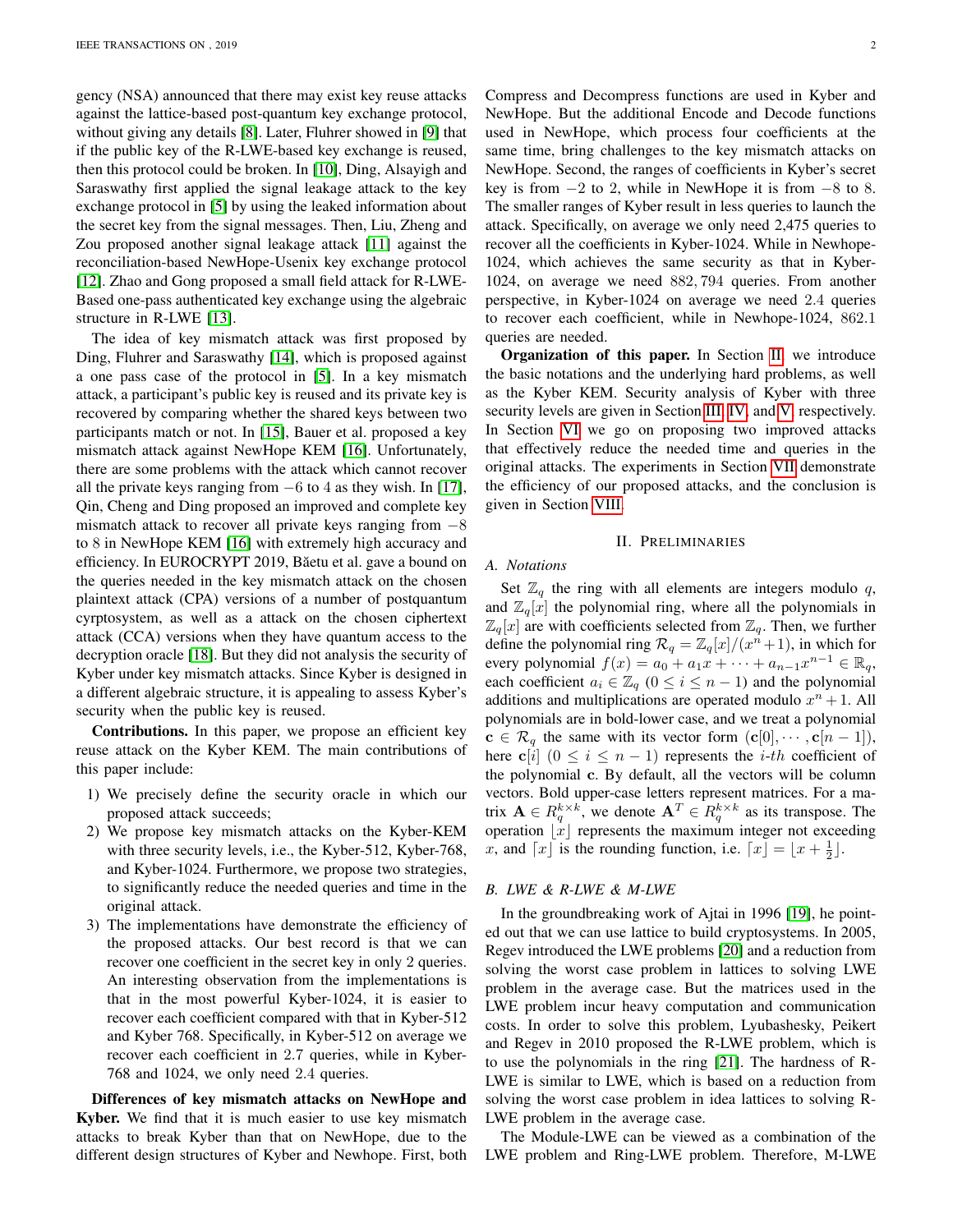enjoys the advantages of easy scalability in LWE problem and the high efficiency in R-LWE problem. To be specific, for a matrix  $\mathbf{A} \in R_q^{k \times k}$ ,  $\mathbf{s}, \mathbf{e} \in \mathcal{B}_\eta^k$  (Here  $\mathcal{B}_\eta$  is a centered binomial distribution), the M-LWE problem is to distinguish  $(A, B = As + e) \in R_q^{k \times k} \times R_q^k$  from uniformly selected  $(A, B) \in R_q^{k \times k} \times R_q^k$ . Kyber can change security levels by simply changing the value of  $k$ , and the lattice used in Kyber has less algebraic structure than that in Ring-LWE.

# *C. The Kyber KEM*

TABLE I PARAMETER CHOICES IN KYBER

<span id="page-2-0"></span>

|               | $\boldsymbol{n}$ | k. |      | $d_{\mathbf{P}_B}$ | $d_{\mathbf{v}_B}$ | Security    |
|---------------|------------------|----|------|--------------------|--------------------|-------------|
| Kyber- $512$  | 256              |    | 3329 | 10                 | 3                  | 1 (AES-128) |
| Kyber-768     | 256              |    | 3329 | 10                 |                    | 3 (AES-192) |
| Kyber- $1024$ | 256              |    | 3329 |                    | 5                  | 5 (AES-256) |

Kyber is an IND-CCA2-secure KEM, which is a part of the Cryptographic Suite for Algebraic Cipher Suite (CRYSTALS) [\[22](#page-11-10)[–24\]](#page-11-11). Kyber's security is based on the hardness of solving the M-LWE problem, which makes Kyber different from NewHope  $[16]$ . In Kyber, there is a public matrix  $\bf{A}$  of size  $k \times k$ , and its elements are polynomials selected from  $R_q$ . The secret key s and the errors e are k-dimensional vectors with elements selecting from  $\mathcal{B}_\eta$ . Here  $\mathcal{B}_\eta$  is a centered binomial distribution with  $\eta = 2$ , which can be simply calculated from  $\sum_{i=1}^{2} (b_i - b'_i)$ , here  $b_i$  and  $b'_i$  are randomly selected from  $\{0, 1\}$ .  $i=1$ <br>Specifically, the coefficients of the secret s are integers in the range  $[-2, 2]$ . This has the advantage that the security level of Kyber can be shifted by simply modifying  $k$ . More specifically, there are three security levels in Kyber: Kyber-512, Kyber-768 and Kyber-1024, corresponding to  $k = 2$ ,  $k = 3$ , and  $k = 4$ , respectively. Table [I](#page-2-0) lists the parameters choices for different security levels of Kyber. The parameter  $n$  is always set as 256 and  $q$  is always 3329.

In the following, we first give the definition of two functions: Compress<sub>q</sub> $(x, d)$  and Decompress<sub>q</sub> $(x, d)$ .

*Definition 1:* The Compression function:  $\mathbb{Z}_q \to \mathbb{Z}_{2^d}$ :

<span id="page-2-1"></span>**Compress**
$$
(x, d)_q = \left\lceil \frac{2^d}{q} \cdot x \right\rceil \pmod{2^d}.
$$
 (1)

*Definition 2:* The Decompression function:  $\mathbb{Z}_{2^d} \to \mathbb{Z}_q$ :

<span id="page-2-2"></span>Decompress
$$
(x,d)_q = \left[\frac{q}{2^d} \cdot x\right]
$$
. (2)

In the two functions, their input x is selected from  $\mathbb{Z}_q$ . When the input is a polynomial, it means we will operate coefficients of the polynomial one by one. Both equations [\(1\)](#page-2-1) and [\(2\)](#page-2-2) can be extended to the polynomial  $\mathbf{f} = f_0 + f_1 x + \cdots + f_{n-1} x^{n-1}$ as follows:

**Compress**
$$
(\mathbf{f}, d)_q = \left(\left\lceil \frac{2^d}{q} \cdot f_0 \right\rceil \pmod{2^d}, \left\lceil \frac{2^d}{q} \cdot f_1 \right\rceil \pmod{2^d}, \dots, \left\lceil \frac{2^d}{q} \cdot f_{n-1} \right\rceil \pmod{2^d},
$$
 (3)

Decompress
$$
(f, d)_q = \left( \left\lceil \frac{q}{2^d} \cdot f_0 \right\rceil, \left\lceil \frac{q}{2^d} \cdot f_1 \right\rceil, \cdots, \left\lceil \frac{q}{2^d} \cdot f_{n-1} \right\rceil \right).
$$
 (4)

Similarly, if the input is a matrix, we deal with each column one by one. For matrix  $\mathbf{M}^T \in R_q^{k \times k} =$  $(\mathbf{m}_0, \mathbf{m}_1, \cdots, \mathbf{m}_{k-1})^T$ , equations [\(1\)](#page-2-1) and [\(2\)](#page-2-2) can be extended to:

Compress
$$
(\mathbf{M}^T, d)_q = (\mathbf{Compress}(\mathbf{m}_0, d)_q,
$$
  
Compress $(\mathbf{m}_1, d)_q, \cdots, \mathbf{Compress}(\mathbf{m}_{k-1}, d)_q)$ , (5)

and

 $\mathbf{Decompress}(\mathbf{M}^T,d)_q=(\mathbf{Decompress}(\mathbf{m}_0,d)_q,$ Decompress $(m_1, d)_q, \cdots$ , Decompress $(m_{k-1}, d)_q$ ). (6)

The value of d is set as  $d_{\mathbf{P}_B}$  or  $d_{\mathbf{v}_B}$  in different security levels of Kyber in Table [I.](#page-2-0)

In Table [II,](#page-3-1) we describe the details of the Kyber IND-CCA2 secure KEM. To simplify the security analysis, we remove the number theory transformation (NTT) that has nothing to do with security and is only used to accelerate polynomial multiplication in Table [II.](#page-3-1) The three different functions  $G(\cdot)$ ,  $H(\cdot)$  and  $KDF(\cdot)$  in Table [II](#page-3-1) use SHA3-256, SHA3-512 and SHAKE-256, respectively. The Kyber KEM consists of three parts:

(1) Alice first randomly chooses a 32-bit  $z$  and call  $Gen()$  to generate its key pair. In Step 2 of Table [II,](#page-3-1) Alice first generates a matrix  $\mathbf{A} \in R_q^{k \times k}$ , then she will select  $\mathbf{s}'_A$  and  $\mathbf{e}_A$  uniformly at random from  $\mathcal{B}_{\eta}$  to compute the public key  $\mathbf{P}_A = \mathbf{A}\mathbf{s}'_A + \mathbf{s}'_B$  $e_A$ . The resulted  $s_A$  is computed as  $(s'_A || P_A || H(P_A) || z)$ . The output  $(s_A, P_A)$  is the key pair and  $P_A$  will be sent to Bob.t

(2) After receiving  $P_A$  sent by Alice, Bob will first generate  $\mathbf{m} \stackrel{\$}{\leftarrow} \{0,1\}^{256}$  and  $(K,r) = G(H(\mathbf{P}_A), \mathbf{m})$ . Then he will use  $P_A$ , m and r as input to call Enc(). In Step 6 of Table [II,](#page-3-1) we can see that, Bob will generate a matrix  $\mathbf{A} \in R_q^{k \times k}$ first. Subsequently, he will select  $s_B$ ,  $e_B$  and  $e'_B$  uniformly at random, and compute a public key  $P_B = A^T s_B + e_B$  as well as  $\mathbf{v}_B = \mathbf{P}_A^T \mathbf{s}_B + \mathbf{e}_B' + \mathbf{Decompress}_q(\mathbf{m}, 1)$ . After this, Bob will compress  $P_B$ ,  $v_B$  to  $c_1$ ,  $c_2$ , respectively. In the end, he will send  $P_B$  and  $(c_1, c_2)$  to Alice, and compute the shared key  $k_B$ .

(3) When Alice receives  $P_B$  and  $(c_1, c_2)$  sent by Bob, she will generate  $z \stackrel{\$}{\leftarrow} \{0,1\}^{256}$  first. Then, she will use her secret key  $s_A$  and  $(c_1, c_2)$  as inputs to call Dec() to get m'. According to Step 9 of Table [II,](#page-3-1) Alice can obtain  $\mathbf{u}_A$  and  $v_A$  by decompressing  $c_1$  and  $c_2$ , respectively. With the output  $m' = \text{Compress}_q(\mathbf{v}_A - \mathbf{s}_A^T \cdot \mathbf{u}_A, 1)$ , Alice will use it to generate  $(K', r')$ . She then uses  $\mathbf{P}_A$ ,  $(K', r')$  as input to call Enc() and get the returned  $(c'_1, c'_2)$ . Finally, Alice calculates her shared key  $k_A$  after checking that  $(c_1, c_2)$  and  $(c'_1, c'_2)$  are equal.

<span id="page-2-3"></span>In the following, we will use the key mismatch attack to assess the security of the Kyber KEM when the public key  $P_A$  is reused. Due to the different security parameters in the Compress and Decompress functions, we need to propose our attacks on these three security levels one by one.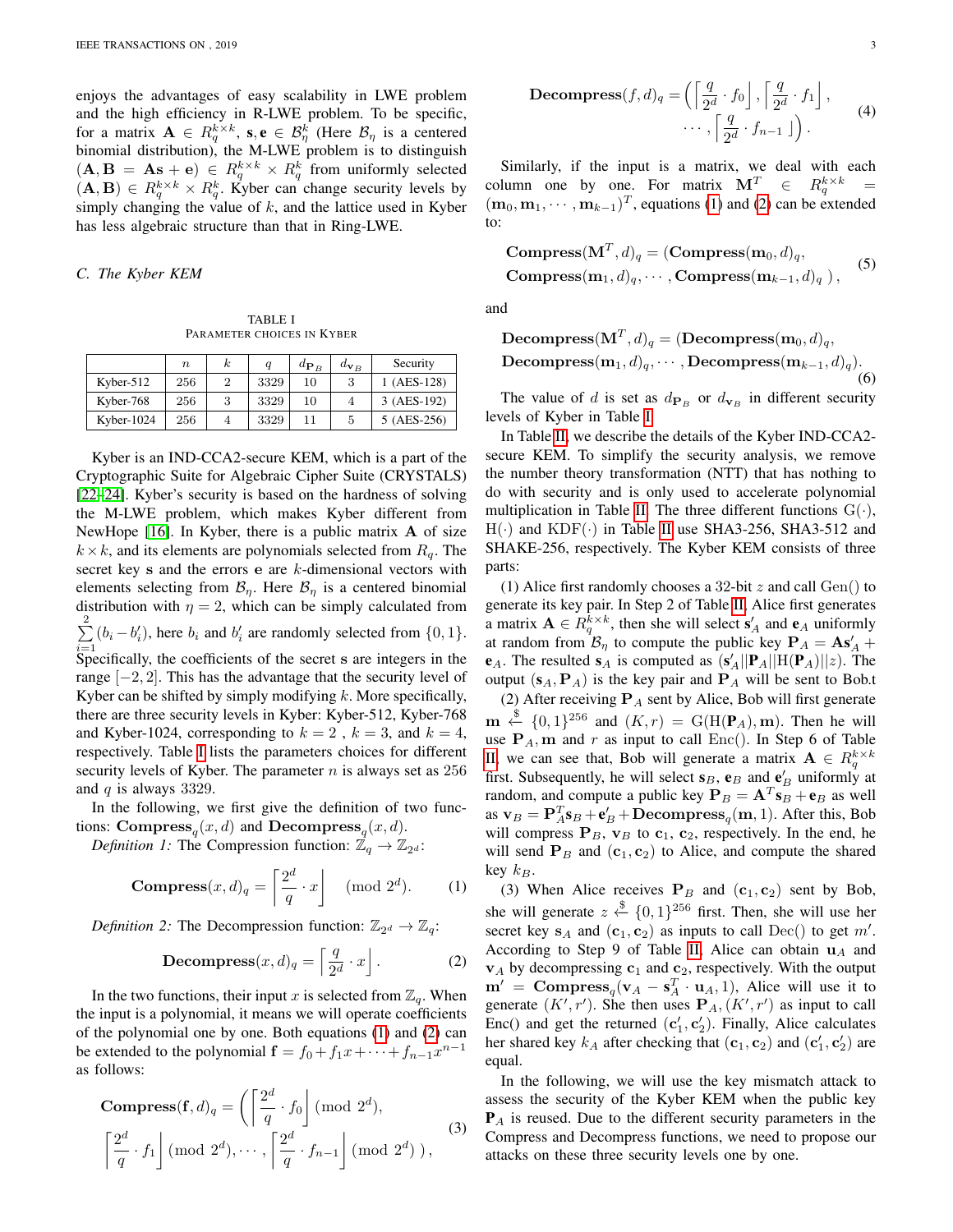<span id="page-3-1"></span>

| Alice                                                                                                                                                                                                                                                                                                                                                                                                                                                                                                                                                                                                              |                                     | <b>Bob</b>                                                                                                                                                                                                                                                                                                                                                                                                                                                                                                                                                                                                                                                                                       |
|--------------------------------------------------------------------------------------------------------------------------------------------------------------------------------------------------------------------------------------------------------------------------------------------------------------------------------------------------------------------------------------------------------------------------------------------------------------------------------------------------------------------------------------------------------------------------------------------------------------------|-------------------------------------|--------------------------------------------------------------------------------------------------------------------------------------------------------------------------------------------------------------------------------------------------------------------------------------------------------------------------------------------------------------------------------------------------------------------------------------------------------------------------------------------------------------------------------------------------------------------------------------------------------------------------------------------------------------------------------------------------|
| 1. $z \leftarrow \{0, 1\}^{32}$<br>$2. \rho Gen()$<br>2.1 Generate matrix $\mathbf{A} \in R_q^{k \times k}$<br>2.2 Sample $\mathbf{s}'_A, \mathbf{e}_A \in R_a^k$<br>2.3 $P_A = As'_A + e_A$<br>2.4 Output $(\mathbf{s}'_A, \mathbf{P}_A)$<br>3. $s_A = (s'_A    P_A    H(P_A)    z)$                                                                                                                                                                                                                                                                                                                              |                                     | $\stackrel{\mathbf{P}_A}{\longrightarrow}$ 4. m $\stackrel{\$}{\leftarrow} \{0,1\}^{256}$<br>5. $(K,r) = G(H(m, P_A))$<br>6. $\triangleright$ $\text{Enc}(\mathbf{P}_A, \mathbf{m}, r)$<br>6.1 Generate matrix $\mathbf{A} \in R_q^{k \times k}$<br>6.2 Sample $\mathbf{s}_B, \mathbf{e}_B \in R_a^k$<br>6.3 Sample $\mathbf{e}'_B \in R_q$<br>6.4 $\mathbf{P}_B = \mathbf{A}^T \mathbf{s}_B + \mathbf{e}_B$<br>6.5 $\mathbf{v}_B = \mathbf{P}_A^T \mathbf{s}_B + \mathbf{e}_B^{\prime} + \mathbf{Decompress}_q(\mathbf{m}, 1)$<br>6.6 $\mathbf{c}_1 = \mathbf{Compress}_q(\mathbf{P}_B, d_{\mathbf{P}_B})$<br>6.7 $\mathbf{c}_2 = \mathbf{Compress}_q(v_B, d_{v_B})$<br>6.8 Output $(c_1, c_2)$ |
| 8. $\triangleright \text{Dec}(\mathbf{s}_4, (\mathbf{c}_1, \mathbf{c}_2))$<br>8.1 $\mathbf{u}_A = \mathbf{Decompress}_q(\mathbf{c}_1, d_{\mathbf{P}_B})$<br>8.2 $\mathbf{v}_A = \mathbf{Decompress}_q(\mathbf{c}_2, d_{v_B})$<br>8.3 m' = $\text{Compress}_q(\mathbf{v}_A - \mathbf{s}_A^T \cdot \mathbf{u}_A, 1)$<br>8.4 Output $m'$<br>9. $(K', r') = G(H(m', P_A))$<br>10. $(c'_1, c'_2) = \text{Enc}(\mathbf{P}_A, \mathbf{m}', r')$<br>11. if $(c_1, c_2) = (c'_1, c'_2)$<br>$k_A = \text{KDF}(K', H(\mathbf{c}'_1, \mathbf{c}'_2))$<br>else<br>$k_A = \text{KDF}(z, \text{H}(\mathbf{c}'_1, \mathbf{c}'_2))$ | $\sigma(\mathbf{c}_1,\mathbf{c}_2)$ | 7. $k_B = \text{KDF}(K, H(\mathbf{c}_1, \mathbf{c}_2))$                                                                                                                                                                                                                                                                                                                                                                                                                                                                                                                                                                                                                                          |

TABLE II KYBER IND-CCA2-SECURE KEM

#### **Algorithm 1:** The Oracle  $\mathcal{O}$

Input:  $(c_1, c_2)$ Output: 1 or 0  $1 z \stackrel{\$}{\leftarrow} \{0,1\}^{256};$  $\mathbf{u}_A = \mathbf{Decompress}_q(\mathbf{c}_1, d_{\mathbf{P}_B});$  $\mathbf{v}_A = \mathbf{Decompress}_q(\mathbf{c}_2, d_{\underline{v}_B});$ 4  $\mathbf{m}' = \text{Compress}_q(\mathbf{v}_A - \mathbf{s}_A^T \cdot \mathbf{u}_A, 1);$ 5  $(K', r') = G(\text{H}(\textbf{P}_A), \textbf{m}');$ 6  $(c'_1, c'_2) = \text{Enc}(\mathbf{P}_A, \mathbf{m}', r');$ 7 if  $(c_1, c_2) = (c_1', c_2')$  then 8  $\bigg| \Bigg( k_A = \text{KDF}(K', \text{H}(\textbf{c}'_1, \textbf{c}'_2));$ <sup>9</sup> Return 1; <sup>10</sup> else 11 |  $k_A = \text{KDF}(z, H(c'_1, c'_2));$ 12 **Return** 0; <sup>13</sup> end

#### <span id="page-3-0"></span>III. THE KEY MISMATCH ATTACK ON KYBER-1024

In this section, we will propose the key mismatch attack on Kyber-1024. According to Table [I,](#page-2-0) we have  $(d_{\mathbf{P}_B}, d_{\mathbf{v}_B}) =$ (11, 5) in Kyber-1024. We will first introduce how to build key mismatch Oracles and then describe the parameters choice of the adversary.

#### *A. Key Mismatch Oracles*

We build an oracle  $\mathcal O$  that simulates Alice in Table [II.](#page-3-1) In Algorithm [1](#page-2-3) we describe how the oracle  $O$  works. The input of  $\mathcal O$  is  $(c_1, c_2)$  and its output is 1 or 0. To be specific, first,  $\mathcal O$ chooses a randomly selected 256-bit secret z. By receiving the inputs  $(c_1, c_2)$ , O will use  $c_1$  and  $c_2$  to calculate  $u_A$  and  $v_A$ , separately. Then  $O$  uses these two values to calculate  $m'$  and  $(K', r')$ . Subsequently, it calls Enc() with inputs  $P_A, m', r'$ to get  $(\mathbf{c}'_1, \mathbf{c}'_2)$ , if  $(\mathbf{c}_1, \mathbf{c}_2) = (\mathbf{c}'_1, \mathbf{c}'_2)$  holds. If  $\mathcal O$  outputs 1, the shared keys  $k_A$  and  $k_B$  match, otherwise the shared keys mismatch.

<span id="page-3-2"></span>

| <b>Algorithm 2:</b> The Oracle $\mathcal{O}_m$                                   |
|----------------------------------------------------------------------------------|
| Input: $(c_1, c_2)$ , m                                                          |
| <b>Output:</b> $1$ or $0$                                                        |
| 1 $\mathbf{u}_A = \textbf{Decompress}_q(\mathbf{c}_1, d_{\mathbf{P}_B});$        |
| 2 $\mathbf{v}_A = \mathbf{Decompress}_q(\mathbf{c}_2, d_{v_B});$                 |
| 3 m' = $\text{Compress}_q(\mathbf{v}_A - \mathbf{s}_A^T \cdot \mathbf{u}_A, 1);$ |
| 4 if $m' = m$ then                                                               |
| $5$   Return 1;                                                                  |
| 6 else                                                                           |
| $7$ Return 0;                                                                    |
| 8 end                                                                            |

According to Algorithm [1](#page-2-3), since  $(K, r) = G(H(P_A), m)$ and  $(K', r') = G(H(P_A), m')$ , if  $m = m'$ , then  $r = r'$ . Notice that  $(c_1, c_2)$  and  $(c'_1, c'_2)$  are both generated by  $Enc(),$ and their inputs are  $P_A$ ,  $m', r'$  and  $P_A$ ,  $m, r$ , respectively. It is easy to verify that if  $m = m'$ ,  $k_A = k_B$ , and the output of  $\mathcal O$  is 1. To propose our attack, we need to modify the Oracle  $\mathcal O$  in Algorithm [1.](#page-2-3) We refer to this Oracle as  $\mathcal O_m$  and the main process is shown in Algorithm [2.](#page-3-2) The main difference between the two oracles is that for the received m', the  $\mathcal{O}_m$ directly check whether  $m'$  and m are equal or not. If so,  $O$ will return 1 otherwise return 0.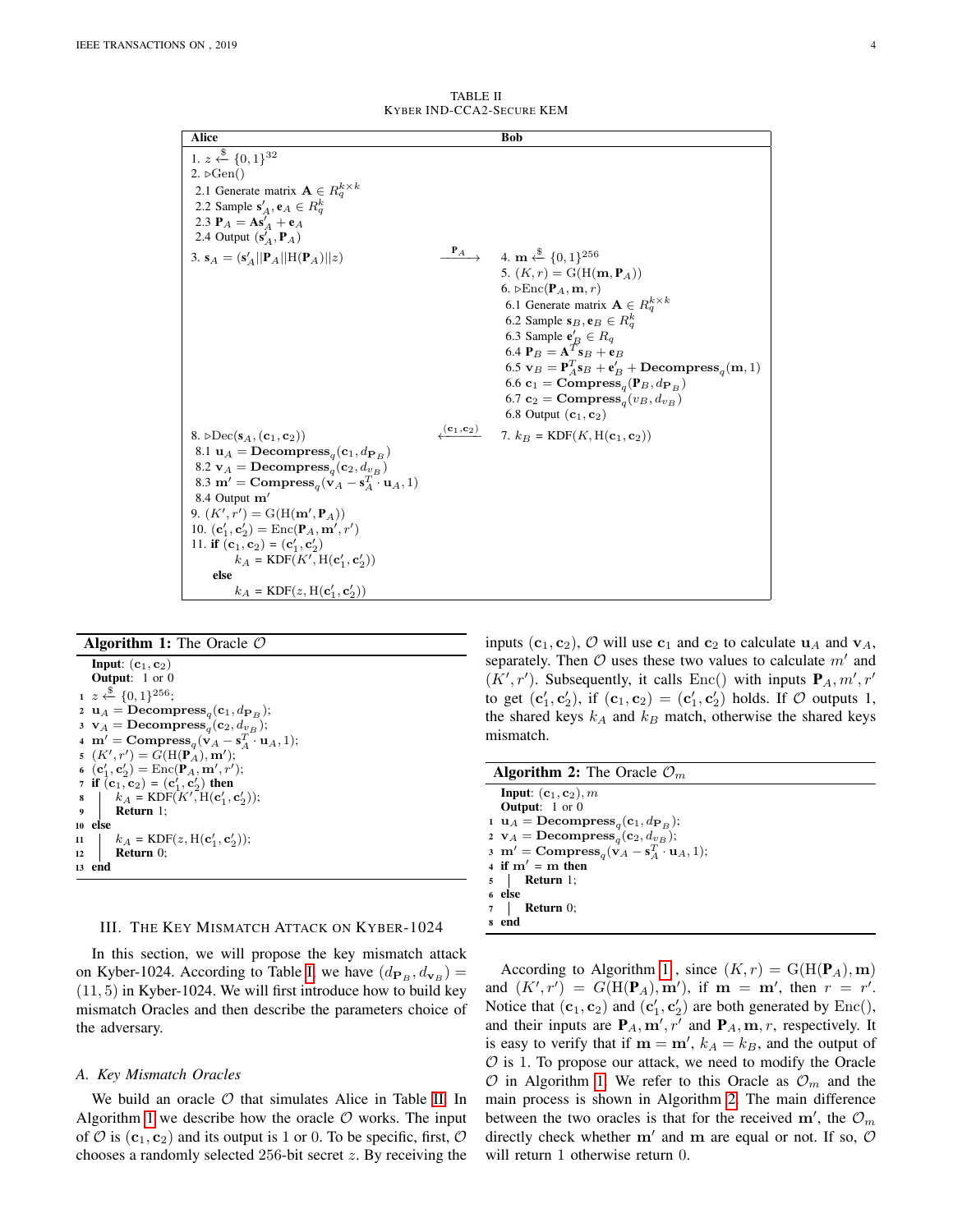### *B. Parameter choices of the adversary*

We assume that Alice's public key  $P_A$  is reused, and the adversary  $A$ 's goal is to recover Alice's secret key  $s_A$  by accessing Oracle  $\mathcal{O}_m$  multiple times. Therefore, the most important thing for  $A$  is to properly select the input parameters  $(c_1, c_2)$  and m in  $\mathcal{O}_m$  in a way such that these parameters can be associated with the secret key  $s_A$  and help A recover it successfully.

First of all, A will select a 256-bit **m** as  $(1, 0, \dots, 0)$ rather than choose it uniformly at random. In this case, except  $m[0] = 1$  all the other  $m[i] = 0$   $(i = 1, 2, ..., 255)$ .

Then, A will directly set  $c_2 = h$ , and the range of h is from 0 to 31. This is because in Kyber-1024  $d_{v_B} = 5$  and  $c_2 =$  $\textbf{Compress}_q(\mathbf{v}_B, d_{v_B}) = \textbf{Compress}(\mathbf{v}_B, \bar{\mathbf{5}})_q = \left\lceil \frac{32}{q} \cdot \mathbf{v}_B \right\rceil$  $(mod 32)$ 

Suppose that A wants to recover the k-th position in  $\mathbf{s}_A^T$ and k is an integer in [0,255]. A will choose  $P_B$  carefully rather than calculating it as  $P_B = A^T s_B + e_B$ . First he let  $P_B = 0$ , then in case  $k = 0$ , he set  $P_B[0] = \left[\frac{q}{32}\right]$ , otherwise he let  $P_B[256 - k] = -\left[\frac{q}{32}\right]$ . Next, A will calculate  $c_1 =$ Compress<sub>q</sub> $(\mathbf{P}_B, d_{\mathbf{P}_B})$ .

In the following we briefly explain why  $A$  sets  $P_B$  in this way. We have already known that when  $\mathcal{O}_m$  outputs 1 only if  $m' = m$ , that is  $m'[0] = m[0] = 1$ . Therefore, we only need to consider the first position in m'. By calculating  $\mathbf{u}_A =$ **Decompress**<sub>q</sub>(**c**<sub>1</sub>,  $d_{\mathbf{P}_B}$ ),  $\mathcal{O}_m$  will get  $\mathbf{u}_A = \mathbf{P}_B$  and  $\mathbf{v}_A[0]$ can be calculated as

$$
\mathbf{v}_A[0] = \mathbf{Decompress}_q(\mathbf{c}_2[0], d_{v_B})
$$
  
= \mathbf{Decompress}\_q(h, d\_{v\_B})  
= \left[\frac{q}{2^5}h\right] = \left[\frac{q}{32}h\right].

Next we discuss the results of  $m'[0]$  in cases  $k = 0$  and  $k \neq 0$ , respectively.

1) If 
$$
k = 0
$$
 and  $\mathbf{P}_B[0] = \begin{bmatrix} \frac{q}{32} \end{bmatrix}$ , we have  
\n
$$
\mathbf{m}'[0] = \mathbf{Compress}_q((\mathbf{v}_A - \mathbf{s}_A^T \mathbf{u}_A)[0], 1)
$$
\n
$$
= \mathbf{Compress}_q(\mathbf{v}_A[0] - (\mathbf{s}_A^T \mathbf{u}_A)[0], 1)
$$
\n
$$
= \begin{bmatrix} \frac{2}{q} (\mathbf{v}_A[0] - (\mathbf{s}_A^T \mathbf{u}_A)[0]) \end{bmatrix} \bmod 2.
$$
\n(7)

<span id="page-4-0"></span>Since 
$$
(\mathbf{s}_A^T \mathbf{u}_A)[0] = \mathbf{s}_A^T[0] \mathbf{u}_A[0] = \mathbf{s}_A^T[0] \begin{bmatrix} \frac{q}{32} \end{bmatrix}
$$
,  
\n $\mathbf{m}'[0] = \begin{bmatrix} \frac{2}{q} \left( \begin{bmatrix} \frac{q}{32} h \end{bmatrix} - \mathbf{s}_A^T[0] \begin{bmatrix} \frac{q}{32} \end{bmatrix} \right) \end{bmatrix} \text{mod } 2.$  (8)

When h ranges from 0 to 15, according to equation  $(8)$  we can deduce that

<span id="page-4-2"></span>
$$
\mathbf{m}'[0] = \left[\frac{2}{q} \left[\frac{q}{32}\right] (h - \mathbf{s}_A^T[0])\right] \bmod 2. \tag{9}
$$

2) If  $k = 1, 2, \dots, 255$  and  $\mathbf{P}_B[256 - k] = -\left[\frac{q}{32}\right]$ , then the constant term in  $\mathbf{s}_A^T \mathbf{u}_A$  is

$$
\mathbf{s}_A^T[k]x^k \mathbf{u}_A[256-k]x^{256-k} = \mathbf{s}_A^T[k] \left(-\left\lceil \frac{q}{32} \right\rceil\right) x^{256}
$$

$$
= \mathbf{s}_A^T[k] \left\lceil \frac{q}{32} \right\rceil,
$$
(10)

the last equation holds since  $x^{256} = -1$  in  $\mathcal{R}_q$ .

Then we have

<span id="page-4-1"></span>
$$
\mathbf{m}'[0] = \left[\frac{2}{q} \left( \left\lceil \frac{q}{32}h \right\rfloor - \mathbf{s}_A^T[k] \left\lceil \frac{q}{32} \right\rfloor \right) \mod 2. \tag{11}
$$

When h ranges from 0 to 15, according to equation  $(11)$  we can conclude that

<span id="page-4-3"></span>
$$
\mathbf{m}'[0] = \left\lceil \frac{2}{q} \left\lceil \frac{q}{32} \right\rfloor (h - \mathbf{s}_A^T[k]) \right\rfloor \mod 2. \tag{12}
$$

Since equations [\(9\)](#page-4-2) and [\(12\)](#page-4-3) are the same, in this way the adversary A successfully associates his deliberately chosen parameters  $\mathbf{m}, \mathbf{c}_1$  and  $\mathbf{c}_2$  with  $\mathbf{m}'$  in  $\mathcal{O}_m$ . Then A accesses  $\mathcal{O}_m$ multiple times and get useful information from the feedbacks to recover  $s_A$ . It is worth noting that when h ranges from 16 to 31, equations [\(9\)](#page-4-2) and [\(12\)](#page-4-3) do not hold, but this will not affect the recovery of the secret key.

#### <span id="page-4-4"></span>*C. The Proposed Attack*

|                |              | <b>Algorithm 3: Key-recovery-Kyber-1024</b>                             |
|----------------|--------------|-------------------------------------------------------------------------|
|                | Output: $s'$ |                                                                         |
|                |              | 1 Set $\mathbf{m} = \{1, 0, \cdots, 0\}^{256}$ ;                        |
|                |              | for $i := 0$ to 3 do                                                    |
| 3              |              | for $k := 0$ to 255 do                                                  |
| $\overline{4}$ |              | $P_B = 0$ ;                                                             |
| 5              |              | if $k=0$ then                                                           |
| 6              |              | $\mathbf{P}_B[0] = \left[\frac{q}{22}\right];$                          |
| $\overline{7}$ |              | else                                                                    |
| 8              |              | $\mathbf{P}_B[256-k] = -   \frac{q}{22}  ;$                             |
| 9              |              | $\mathbf{c}_1 = \mathbf{Compress}_{a}(\mathbf{P}_B, d_{\mathbf{P}_B});$ |
| 10             |              | for $h := 0$ to 31 do                                                   |
| 11             |              | $c2 = 0 except c2[0] = h;$                                              |
| 12             |              | $t = Oracle_m((\mathbf{c}_1, \mathbf{c}_2), m);$                        |
| 13             |              | if $t=1$ then                                                           |
| 14             |              | break;                                                                  |
| 15             |              | end                                                                     |
| 16             |              | $s'[i * 256 + k] = Check(h);$                                           |
| 17             | end          |                                                                         |
| 18             | end          |                                                                         |
| 19             | Return $s'$  |                                                                         |

To launch the attack, the adversary A deliberately selects the parameters  $m$ ,  $c_1$  and  $c_2$  as aforementioned. In the following, we will briefly introduce our method to recover the exact value of  $s_A$  in an efficient way. The key mismatch attack includes four steps:

**Step 1:** As we know, in Kyber-1024,  $\mathbf{s}_A^T \in R_q^4$  consists of four 256-bit polynomials, and each polynomial is with 256 coefficients.t In this step, the adversary  $A$  chooses one of the 4 polynomials as the target. As shown in line 2 of Algorithm [3,](#page-4-4) i represents the *i*-*th* polynomial chosen by  $A$ .

**Step 2:** In this step, the adversary  $A$  also chooses a position in the *i*-th polynomial of  $s_A^T$ , and he tries to recover the value of the secret key corresponding to this position. More specifically, k represents the coefficient in each polynomial, which is shown in line 3 of Algorithm [3.](#page-4-4)

**Step 3:** In this step, the adversary  $A$  tries to find a proper h by accessing the Oracle  $\mathcal{O}_m$  multiple times to help recover the secret key.

Before accessing the  $\mathcal{O}_m$ , A chooses the parameters m,  $c_1$ and  $c_2$  as described previously. Then A sets  $P_B[0] = 0$  first, if  $k = 0$ ,  $P_B[0] = \left[\frac{q}{32}\right]$ , otherwise  $P_B[256 - k] = -\left[\frac{q}{32}\right]$ . Next, we only analyze the case  $k = 0$  in detail.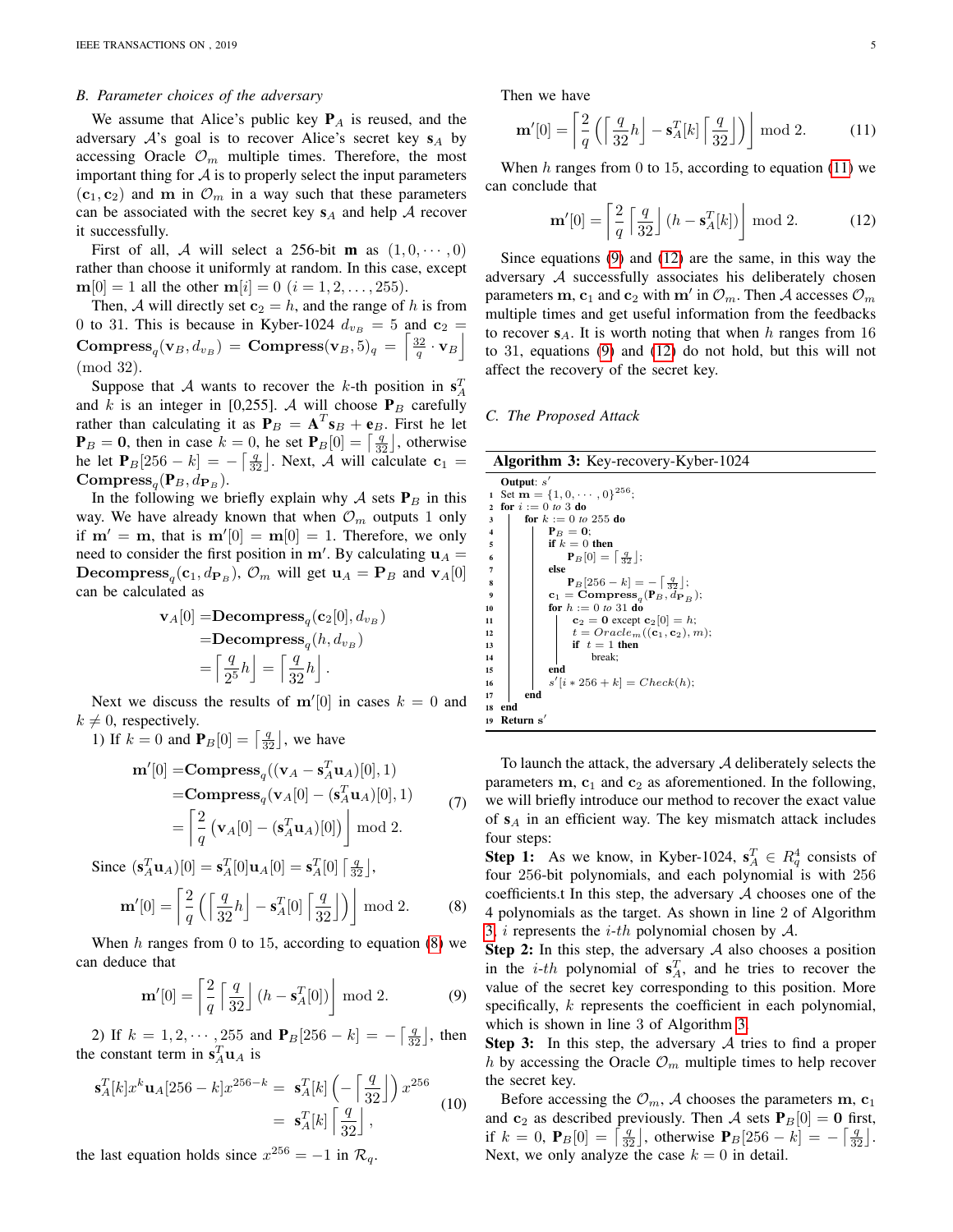When A accesses  $\mathcal{O}_m$ , it will return 0 or 1. The adversary A starts from setting  $h = 0$  to  $h = 31$ . When  $h = 0$ , according to equation [\(9\)](#page-4-2) we have

$$
\mathbf{m}'[0] = \left[\frac{2}{q} \left[\frac{q}{32}\right] (h - \mathbf{s}_A^T[0])\right] \text{ mod } 2
$$

$$
= \left[\frac{2}{q} \left[\frac{q}{32}\right] (-\mathbf{s}_A^T[0])\right] \text{ mod } 2.
$$
 (13)

Since  $\frac{2}{q} \left[ \frac{q}{32} \right] \approx 0.0624812$ , regardless of the value of  $s_A^T[0]$ ,  $m'[0]$  is always 0. Since  $m[0] = 1$ , in the beginning the output of  $\mathcal{O}_m$  is always 0. As h increases, the output may become 1 at some point. The adversary  $A$  records the value of  $h$  when the output of  $\mathcal{O}_m$  changes from 0 to 1. Later, A uses the recorded h to recover the secret key.

The main process in this step is shown between lines 4 to 15 in the Algorithm [3.](#page-4-4)

**Step 4:** In this step, the adversary  $\mathcal A$  wants to get the exact value of the secret key based on  $h$  and Table [III.](#page-5-1) In Table [III,](#page-5-1) sk represents the possible value of the coefficient in  $s_A^T[0]$ .

TABLE III THE RELATIONSHIP BETWEEN  $sk$  and  $h$  in Kyber-1024

<span id="page-5-1"></span>

With the recorded h in Step 3, A is able to recover sk corresponding to  $h$  in Table [III.](#page-5-1) The process of looking up the table according to the value of h is the  $Check(h)$  in the line 16 of Algorithm [3.](#page-4-4) For example, if  $h = 9$ , then the operation of  $Check(h)$  is to find its corresponding  $sk = 0$  according to Table [III.](#page-5-1)

In the following we show why we can recover the secret key in this way.

According to equation [\(9\)](#page-4-2) we have

$$
\mathbf{m}'[0] = \left\lceil \frac{2}{q} \left\lceil \frac{q}{32} \right\rfloor (h - \mathbf{s}_A^T[0]) \right\rfloor \text{ mod } 2.
$$

We set  $f = \frac{2}{q} \left[ \frac{q}{32} \right] (h - s_A^T[0])$ , then the above equation becomes

$$
\mathbf{m}'[0] = [f] \bmod 2.
$$

Since  $\frac{2}{q} \left[ \frac{q}{32} \right] \approx 0.0624812$ , we further have

<span id="page-5-2"></span>
$$
f = 0.0624812(h - \mathbf{s}_A^T[0])\tag{14}
$$

and

<span id="page-5-3"></span>
$$
\mathbf{m}'[0] = \begin{bmatrix} 0.0624812(h - \mathbf{s}_A^T[0]) \end{bmatrix} \bmod 2. \quad (15)
$$

1) If the element in  $s_A^T$  we want to recover is 0, according to equations  $(14)$  and  $(15)$ , we have

<span id="page-5-4"></span>
$$
f = 0.0624812 \cdot h,\tag{16}
$$

and

$$
\mathbf{m}'[0] = [f] \bmod 2 = [0.0624812 \cdot h] \bmod 2. \quad (17)
$$

At the beginning,  $h = 0$ , so  $f = 0$  and  $m'[0] = 0$ . As h increases, the value of  $m'[0]$  turns to 1. From equation [\(16\)](#page-5-4), we can check that when  $h = 9$ ,  $f = 0.0624812.9 =$  $0.56233$  and  $m'[0]$  becomes 1.

Therefore, if  $h = 9$ , we can recover the coefficient to be 0.

2) Suppose the coefficient in  $s_A^T$  we want to recover is  $\pm 1$ ,  $\pm 2$ ,  $\pm 3$  or  $\pm 4$ . Since they are similar, we only consider the case when the coefficient in  $s_A^T$  is  $\pm 1$ .

(1) If the the coefficient in  $\mathbf{s}_A^T$  is 1, according to equations [\(14\)](#page-5-2) and [\(15\)](#page-5-3), we have

<span id="page-5-5"></span>
$$
f = 0.0624812(h - 1),\tag{18}
$$

and

$$
\mathbf{m}'[0] = [f] \bmod 2 = [0.0624812(h-1)] \bmod 2.
$$
\n(19)

When  $h = 0$ , we can get  $f = -0.0624812$  and  $m'[0] =$ 0. As h increases, the value of  $m'[0]$  also changes to 1 when  $f > 0.5$ . To be specific, when  $h = 10$  in equation [\(18\)](#page-5-5), we can check that  $f = 0.0624812(10 - 1) =$  $0.0624812 \cdot 9 = 0.56233$  and m'[0] equals to 1.

So, if the recorded  $h = 10$  we can determine that the coefficient is 1.

(2) Suppose the coefficient in  $s_A^T$  is  $-1$ , according to equations [\(14\)](#page-5-2) and [\(15\)](#page-5-3), we have

<span id="page-5-6"></span>
$$
f = 0.0624812(h+1),\tag{20}
$$

and

$$
\mathbf{m}'[0] = [f] \bmod 2 = [0.0624812(h+1)] \bmod 2.
$$
\n(21)

When  $h = 0$ , we can get  $f = 0.0624812$  and  $m'[0] = 0$ . As h increases, if  $f \geq 0.5$  the value of m'[0] will change to 1. When  $h = 8$  in equation [\(20\)](#page-5-6), we can have  $f =$  $0.0624812(8 + 1) = 0.0624812 \cdot 9 = 0.56233$  and m'[0] truns to 1.

Therefore, if  $h = 8$ , we conduce that the coefficient in the secret key is  $-1$ .

# <span id="page-5-0"></span>IV. THE KEY MISMATCH ATTACK ON KYBER-768

In this section, we will analyze the security of the Kyber-768 and introduce the key mismatch attack if the public key  $P_A$  is reused. The main difference between Kyber-768 and Kyber-1024 is that their parameter choice is different. According to Table [I,](#page-2-0) we know that  $(d_{\mathbf{P}_B}, d_{\mathbf{v}_B}) = (10, 4)$  in Kyber-768. Specifically, this will change the range of  $c_1$  and  $c_2$ , so the adversary needs to reconsider the choice of these two parameters, and the  $Check(h)$  also needs to be changed.

# *A. Parameters choices*

We still use the same Oracle  $O_m$  in Algorithm [1.](#page-2-3) At first, A still selects **m** as  $\{1, 0, \dots, 0\}$  rather than choosing it uniformly at random. In this case, except  $m[0] = 1$  all the other  $m[i] = 0$   $(i = 1, 2, ..., 255)$ .

Since  $d_{v_B} = 4$  in Kyber-768, we have  $c_2 =$ Compress<sub>q</sub> $(\mathbf{v}_B, d_{v_B}) =$ Compress  $(\mathbf{v}_B, 4)_q = \left[\frac{16}{q} \cdot \mathbf{v}_B\right]$ (mod 16). So, A directly sets  $c_2$  as h, which ranges from  $\bar{0}$ to 15.

Similarly, A directly sets  $P_B = 0$  first, then if  $k = 0$ ,  $\mathbf{P}_B[0] = \begin{bmatrix} \frac{q}{16} \end{bmatrix}$ , otherwise  $\mathbf{P}_B[0] = -\begin{bmatrix} \frac{q}{16} \end{bmatrix}$ . The resulted  $\mathbf{c}_1$  is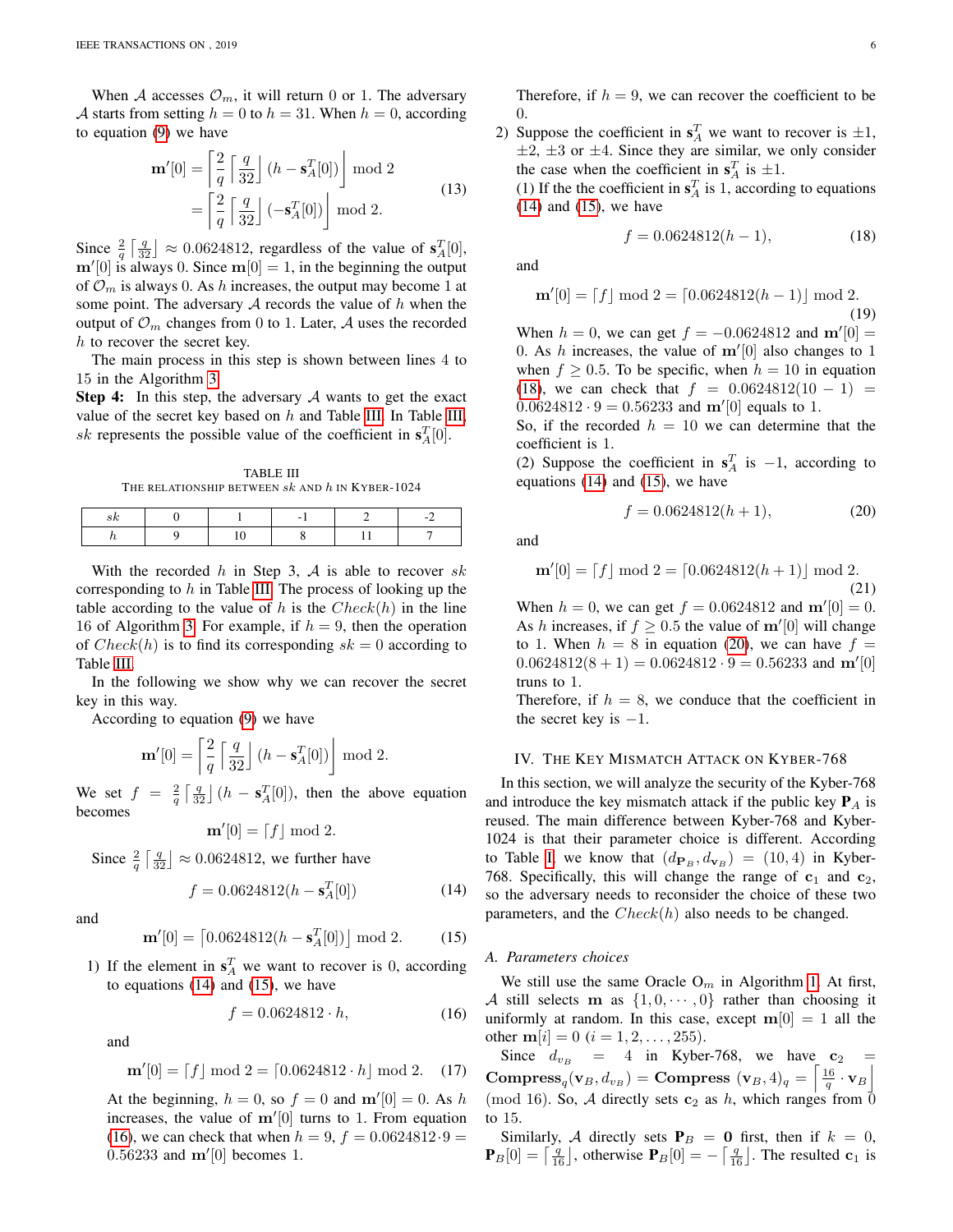$c_1 = \text{Compress}_q(\mathbf{P}_B, d_{\mathbf{P}_B})$ . Next, we also only analyze the case  $k = 0$ .

By calculating  $\mathbf{u}_A = \mathbf{Decompress}_q(\mathbf{c}_1, d_{\mathbf{P}_B})$ , the  $\mathcal{O}_m$  has  $\mathbf{u}_A = \mathbf{P}_B$ , and the resulted  $\mathbf{v}_A[0]$  is

$$
\mathbf{v}_A[0] = \mathbf{Decompress}_q(\mathbf{c}_2[0], d_{v_B})
$$

$$
= \mathbf{Decompress}_q(h, d_{v_B})
$$

$$
= \left\lceil \frac{q}{2^4}h \right\rceil = \left\lceil \frac{q}{16}h \right\rceil.
$$

We further have

<span id="page-6-1"></span>
$$
\mathbf{m}'[0] = \mathbf{Compress}_q((\mathbf{v}_A - \mathbf{s}_A^T \mathbf{u}_A)[0], 1)
$$
  
= 
$$
\mathbf{Compress}_q(\mathbf{v}_A[0] - (\mathbf{s}_A^T \mathbf{u}_A)[0], 1)
$$
  
= 
$$
\begin{bmatrix} 2 \\ \frac{1}{q} (\mathbf{v}_A[0] - (\mathbf{s}_A^T \mathbf{u}_A)[0]) \end{bmatrix} \mod 2
$$
 (22)  
= 
$$
\begin{bmatrix} 2 \\ \frac{1}{q} (\begin{bmatrix} \frac{q}{16}h \end{bmatrix} - (\mathbf{s}_A^T [0] \begin{bmatrix} \frac{q}{16} \end{bmatrix})) \end{bmatrix} \mod 2.
$$

When  $h$  ranges from 0 to 7, according to equation [\(22\)](#page-6-1) we can deduce

<span id="page-6-2"></span>
$$
\mathbf{m}'[0] = \left\lceil \frac{2}{q} \left\lceil \frac{q}{16} \right\rfloor (h - \mathbf{s}_A^T[0]) \right\rfloor \bmod 2. \tag{23}
$$

We also note that when  $h$  ranges from 8 to 15, the equation [\(23\)](#page-6-2) is not true. However, this has little impact on the recovery of the secret key, which we will explain in the next subsection.

#### <span id="page-6-3"></span>*B. The Proposed Attack*

Algorithm 4: Key-recovery-Kyber-768

```
Output: s'1 Set \mathbf{m} = \{1, 0, \cdots, 0\}^{256};
2 for i := 0 to 2 do
3 | for k := 0 to 255 do
4 | | P_B = 0;
5 if k = 0 then
 6 P<sub>B</sub>[0] = \lceil \frac{q}{16} \rfloor;
7 else
 8 P<sub>B</sub>[256 – k] = - \lceil \frac{q}{16} \rceil;
 \mathbf{e}_1 = \mathbf{Compress}_q(\mathbf{P}_B, d_{\mathbf{P}_B});10 \vert for h := 0 to 31 do
11 c<sub>2</sub> = 0 except c<sub>2</sub>[0] = h;<br>
t = Oracle<sub>m</sub>((c<sub>1</sub>, c<sub>2</sub>), n
12 t = Oracle_m((c_1, c_2), m);<br>
if t = 1 then
\begin{array}{c|c} 13 \\ 14 \end{array} if t = 1 then<br>break;
                             break;
15 end
16 | \vert \vert s
                   '[i * Kyber_N + k] = Check(h);\begin{array}{c|c} 17 & \text{end} \\ 18 & \text{end} \end{array}end
19 Return s
                \overline{ }
```
The key mismatch attack on Kyber-768 is similar to that on Kyber-1024, which also consists of four steps. Therefore, we only present Step 3 and Step 4.

**Step 3:** In this step, the adversary  $A$  record the value of  $h$  by accessing the Oracle  $\mathcal{O}_m$  multiple times to help him recover the secret key.

Before A accesses  $\mathcal{O}_m$  he will chose the parameters  $\mathbf{m}, \mathbf{c}_1$ and  $c_2$  as previously described. That is, if  $k = 0$ , A sets  $\mathbf{P}_B[0] = \left[\frac{\bar{q}}{16}\right]$ , otherwise A sets  $\mathbf{P}_B[256 - k] = -\left[\frac{q}{16}\right]$ .

The adversary A also starts from  $h = 0$ , according to equation [\(23\)](#page-6-2), it holds that

$$
\mathbf{n}'[0] = \left[\frac{2}{q} \left[\frac{q}{16}\right] (h - \mathbf{s}_A^T[0])\right] \text{ mod } 2
$$

$$
= \left[\frac{2}{q} \left[\frac{q}{16}\right] (-\mathbf{s}_A^T[0])\right] \text{ mod } 2.
$$
 (24)

Since  $\frac{2}{q} \left[ \frac{q}{16} \right] \approx 0.1249625$ , regardless the value of  $s_A^T[0]$ ,  $m'[0]$  is always 0. Similarly, A increases h from 0 to 15, and record the value of h when the output of  $\mathcal{O}_m$  changes from 0 to 1.

The main process of this step is shown between line 4 to line 15 in Algorithm [4.](#page-6-3)

**Step 4:** In this step, the adversary  $A$  wants to recover the coefficient of the secret key based on h and Table [IV.](#page-6-4)

TABLE IV THE RELATIONSHIP BETWEEN  $sk$  and  $h$  in Kyber-768

<span id="page-6-4"></span>

In Table [IV,](#page-6-4) we demonstrate the relationship between  $sk$ and h. By looking up the Table [IV,](#page-6-4) we can efficiently recover all the coefficients in the secret key.

#### V. THE KEY MISMATCH ATTACK ON KYBER-512

<span id="page-6-0"></span>In this section, we assess the security of the Kyber-512 under the key mismatch attack. According to Table [I,](#page-2-0) we know  $(d_{\mathbf{P}_B}, d_{\mathbf{v}_B}) = (10, 3)$ . The Oracle we use in this section is still  $O_m$  in Algorithm [1.](#page-2-3) Since the theoretical analysis is similar as that in Kyber-768 and Kyber-1024, the rest of this section only introduces  $A$ 's choice of parameters  $P_B$  and  $c_2$ , as well as the  $check(h)$  in Algorithm [5.](#page-7-1)

# *A. Parameters choices*

m<sup>0</sup>

Similarly, A first selects a 256-bit m as  $\{1, 0, \dots, 0\}$ . Then A directly sets  $c_2 = h$ . Here the range of h is from 0 to 7, since  $d_{\mathbf{v}_B} = 3$  in Kyber-512. Subsequently, A directly set  $P_B = 0$  first, then if  $k = 0$ ,  $P_B[0] = \begin{bmatrix} \frac{q}{8} \end{bmatrix}$  and  $P_B[256$  $k$ ] =  $-\left[\frac{q}{8}\right]$  otherwise. The resulted c<sub>1</sub> can be caclulated using  $\mathbf{c}_1 = \mathbf{Compress}_q(\mathbf{P}_B, d_{\mathbf{P}_B}).$ 

With the above parameters,  $\mathcal{O}_m$  needs to calculate  $\mathbf{u}_A =$ **Decompress**<sub>q</sub>(**c**<sub>1</sub>,  $d_{P_B}$ ) and the result is  $u_A = P_B$ . Next,  $\mathcal{O}_m$  goes on computing

$$
\mathbf{v}_A[0] = \mathbf{Decompress}_q(\mathbf{c}_2[0], d_{v_B})
$$

$$
= \mathbf{Decompress}_q(h, d_{v_B})
$$

$$
= \left\lceil \frac{q}{2^3}h \right\rceil = \left\lceil \frac{q}{8}h \right\rceil.
$$

And this will result in

<span id="page-6-5"></span>
$$
\mathbf{m}'[0] = \mathbf{Compress}_q((\mathbf{v}_A - \mathbf{s}_A^T \mathbf{u}_A)[0], 1)
$$
  
= 
$$
\mathbf{Compress}_q(\mathbf{v}_A[0] - (\mathbf{s}_A^T \mathbf{u}_A)[0], 1)
$$
  
= 
$$
\begin{bmatrix} 2 \\ \frac{1}{q} (\mathbf{v}_A[0] - (\mathbf{s}_A^T \mathbf{u}_A)[0]) \end{bmatrix} \mod 2
$$
 (25)  
= 
$$
\begin{bmatrix} 2 \\ \frac{1}{q} (\begin{bmatrix} \frac{q}{8}h \end{bmatrix} - \mathbf{s}_A^T[0] \begin{bmatrix} \frac{q}{8} \end{bmatrix}) \end{bmatrix} \mod 2.
$$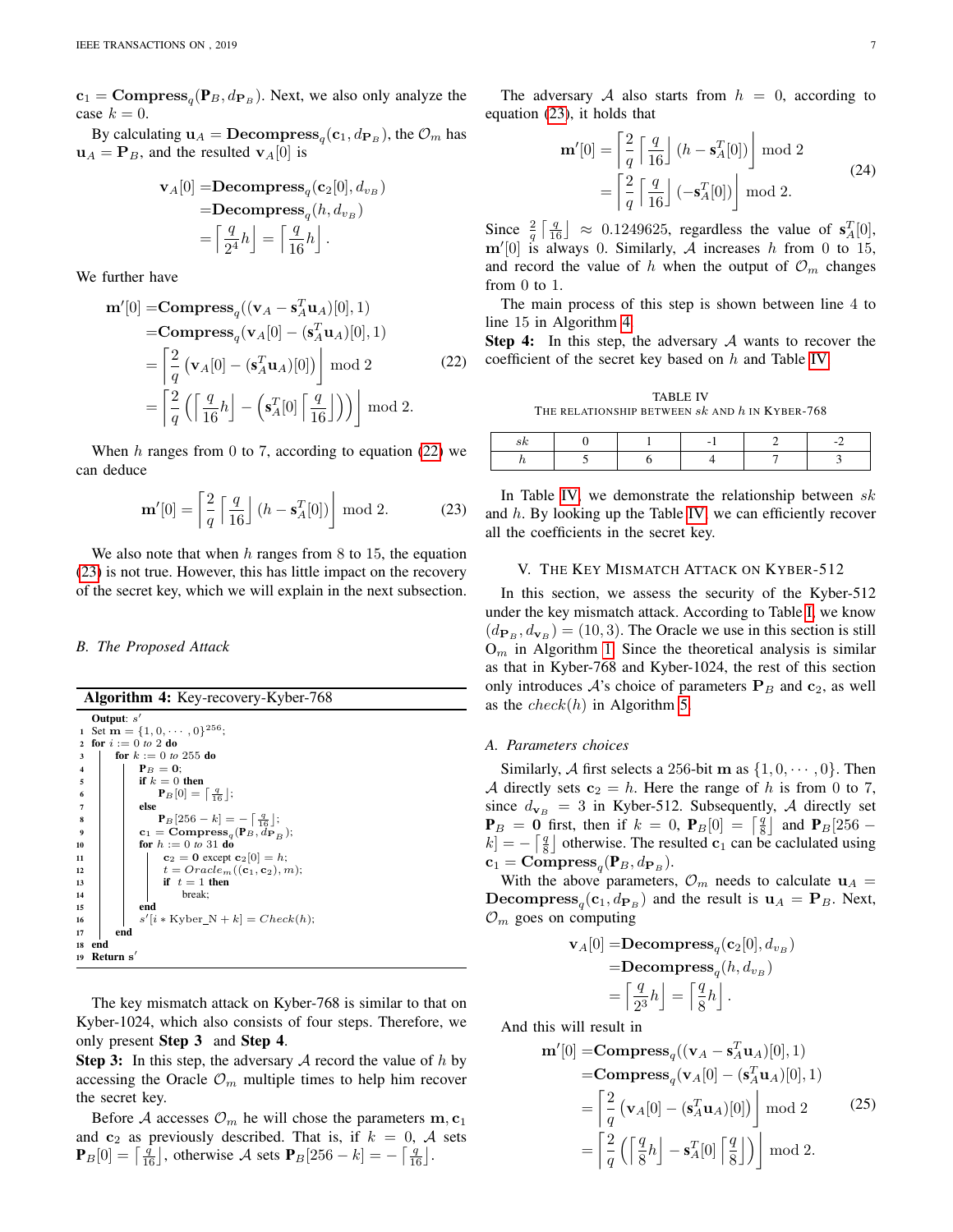When  $h$  changes from 0 to 7, according to equation [\(25\)](#page-6-5) we can deduce that

<span id="page-7-2"></span>
$$
\mathbf{m}'[0] = \left\lceil \frac{2}{q} \left\lceil \frac{q}{8} \right\rfloor (h - \mathbf{s}_A^T[0]) \right\rfloor \mod 2. \tag{26}
$$

We could note that when h changes from 4 to 7, equation [\(26\)](#page-7-2) does not hold any more, which could affect the recovery of the secret key.

### *B. The Proposed Attack*

<span id="page-7-1"></span>

|                  |              | <b>Algorithm 5: Key-recovery-Kyber-512</b>                              |
|------------------|--------------|-------------------------------------------------------------------------|
|                  | Output: $s'$ |                                                                         |
| $\mathbf{1}$     |              | Set $\mathbf{m} = \{1, 0, \cdots, 0\}^{256}$ ;                          |
| $\mathbf{2}$     |              | for $i := 0$ to 1 do                                                    |
| 3                |              | for $k := 0$ to 255 do                                                  |
| $\overline{4}$   |              | $P_B = 0$ :                                                             |
| 5                |              | if $k=0$ then                                                           |
| 6                |              | $\mathbf{P}_B[0] = \left[\frac{q}{8}\right];$                           |
| 7                |              | else                                                                    |
| 8                |              | $\mathbf{P}_B[256-k] = -   \frac{q}{8}  ;$                              |
| $\boldsymbol{9}$ |              | $\mathbf{c}_1 = \mathbf{Compress}_{a}(\mathbf{P}_B, d_{\mathbf{P}_B});$ |
| 10               |              | for $h := 0$ to 7 do                                                    |
| 11               |              | $c2 = 0 except c2[0] = h;$                                              |
| 12               |              | $t = Oracle_m((\mathbf{c}_1, \mathbf{c}_2), m);$                        |
| 13               |              | if $t=1$ then                                                           |
| 14               |              | break;                                                                  |
| 15               |              | end                                                                     |
| 16               |              | $s'[i * Kyber_N + k] = Check(h);$                                       |
| 17               |              | end                                                                     |
| 18               | end          |                                                                         |

The same as before, the key mismatch attack on Kyber-512 consists of four steps. We only briefly describe the changes in Step 3 and Step 4, and explain how to deal with values of  $Check(h)$  in the line 16 of Algorithm [5.](#page-7-1)

**Step 3:** In this step, the adversary  $A$  wants to find a value h by accessing the Oracle  $\mathcal{O}_m$  multiple times to help him recover the secret key, and he will choose the parameters  $m, c_1$  and  $c<sub>2</sub>$  as described previously.

When A accesses  $\mathcal{O}_m$  with  $h = 0$ , from [\(26\)](#page-7-2) we further have

$$
\mathbf{m}'[0] = \left[\frac{2}{q} \left[\frac{q}{8}\right] (h - \mathbf{s}_A^T[0])\right] \text{ mod } 2
$$

$$
= \left[\frac{2}{q} \left[\frac{q}{8}\right] (-\mathbf{s}_A^T[0])\right] \text{ mod } 2 = 0
$$
 (27)

since  $\frac{2}{q} \left[ \frac{q}{8} \right] \approx 0.249924$ . Therefore, when the output of  $\mathcal{O}_m$ becomes 1,  $\mathcal A$  uses the recorded  $h$  to recover the coefficient.

The main process in this step is shown in the Algorithm [5.](#page-7-1) **Step 4:** In this step, the adversary  $\mathcal A$  also recovers the coefficients by simply looking up h inTable [V.](#page-7-3)

<span id="page-7-3"></span>TABLE V THE RELATIONSHIP BETWEEN  $sk$  and  $h$ ,  $h_1$  on Kyber-512

| sk      | - |  |  |
|---------|---|--|--|
|         |   |  |  |
| $\mu_1$ |   |  |  |

But there there are special cases we have to pay attention to. When the integer h is in the interval  $[4, 7]$ , the equation [\(26\)](#page-7-2) does not hold. So, we need additional information to further decide the exact sk.

We first let  $\mathbf{P}_B[0] = \begin{bmatrix} -\frac{q}{8} \end{bmatrix}$ , if  $k = 0$ , and  $\mathbf{P}_B[256-k] = \begin{bmatrix} \frac{q}{8} \end{bmatrix}$ otherwise. Then we repeat the processes from lines 9 to 15 in Algorithm [5](#page-7-1) until the value of  $h_1$  is obtained. And next, we can determine the exact value of sk based on h and  $h_1$  in Table [V.](#page-7-3) For example, if  $h = 4$  and  $h_1 = 2$ , we can determine  $sk = 1$ , otherwise if  $h_1 = 1$ , the value of sk is 2.

In sum, in this step, if  $h = 1, 2$  or 3, we can directly recover sk according to Table [V.](#page-7-3) Otherwise, we will recover the value of sk based on h and  $h_1$  in Table [V.](#page-7-3)

# VI. THE IMPROVED KEY MISMATCH ATTACK

<span id="page-7-0"></span>In this Section, we propose our improved attack to reduce the number of queries and improve efficiency in the previous attacks.

In the previous sections we introduce the key mismatch attacks on three security levels of Kyber. Our key observation is that in the above three attacks all the hs start from  $h = 0$ , which is not efficient. By analysing Tables [III,](#page-5-1) [IV](#page-6-4) and [V,](#page-7-3) we find that  $h$  is fixed within a certain range. Specifically, in Kyber-1024 the recorded  $h$  ranges from 7 to 11, while in Kyber-768 and Kyber-512,  $h$  ranges from 3 to 7 and 1 to 5, respectively.

Therefore, in the improved attack we limit the range of  $h$ , that is, h starts from 7 in Kyber-1024 and the range of h is [7, 11]. We only need to modify the line 10 in Algorithm [3.](#page-4-4) Similarly, in Kyber-768, we let h in Algorithm [4](#page-6-3) in the range [3, 7]. And the range of h in Kyber-512 is [1, 5]. We refer to the improved attack as the Improved attack  $v_1$ .

Can we further reduce the needed queries? In the following, we introduce our *Improved attack v*<sub>2</sub>. Our key idea here is to use the information about the distribution of the coefficients in the secret key. As we know, the coefficients in the secret key obey the centered binomial distribution. That is, the probability of the occurrence of 0 in sk is the largest, followed by  $\pm 1, \pm 2$ . So when recovering  $sk$ , we first determine if it is 0, if not we go on verifying whether it is  $\pm 1$  or  $\pm 2$ . The specific key mismatch attacks are shown in Algorithms [6,](#page-7-4) [7](#page-8-1) and [8,](#page-8-2) respectively.

# *A. The Improved attack*  $v_2$  *on Kyber-1024*

In this subsection, we take  $sk = 0$  and  $sk = -1$  as examples to explain our idea. The specific details of this attack are shown in Table [VI](#page-7-5) and Algorithm [VI.](#page-7-5)

TABLE VI THE RELATIONSHIP BETWEEN  $sk\ \&\ h\ \&\ O_{m}$  IN KYBER-1024

<span id="page-7-5"></span>

| sк                               |   |   | -      |   |                |        |   |                |   |   |   |               |  |    |
|----------------------------------|---|---|--------|---|----------------|--------|---|----------------|---|---|---|---------------|--|----|
| n                                | 9 | Ο | Q<br>v | 8 | $\overline{ }$ | Q<br>◡ | 8 | $\overline{ }$ | 6 | 9 | ◡ | $\Omega$<br>◡ |  | 10 |
| $\cup$ <sup><math>m</math></sup> |   |   |        |   | υ              |        |   |                |   |   |   |               |  |    |

According to Table [III](#page-5-1) we can see that, if  $sk = 0$ , when h increase to 9, the output of the Oracle becomes 1, but if  $h = 8$ , Oracle's output is still 0. Therefore, we can determine  $sk = 0$  using only 2 queries:

- <span id="page-7-4"></span>1) We set  $h = 9$  and the output of Oracle is 1;
- 2) If 1) holds, we let  $h = 8$  and Oracle returns 0.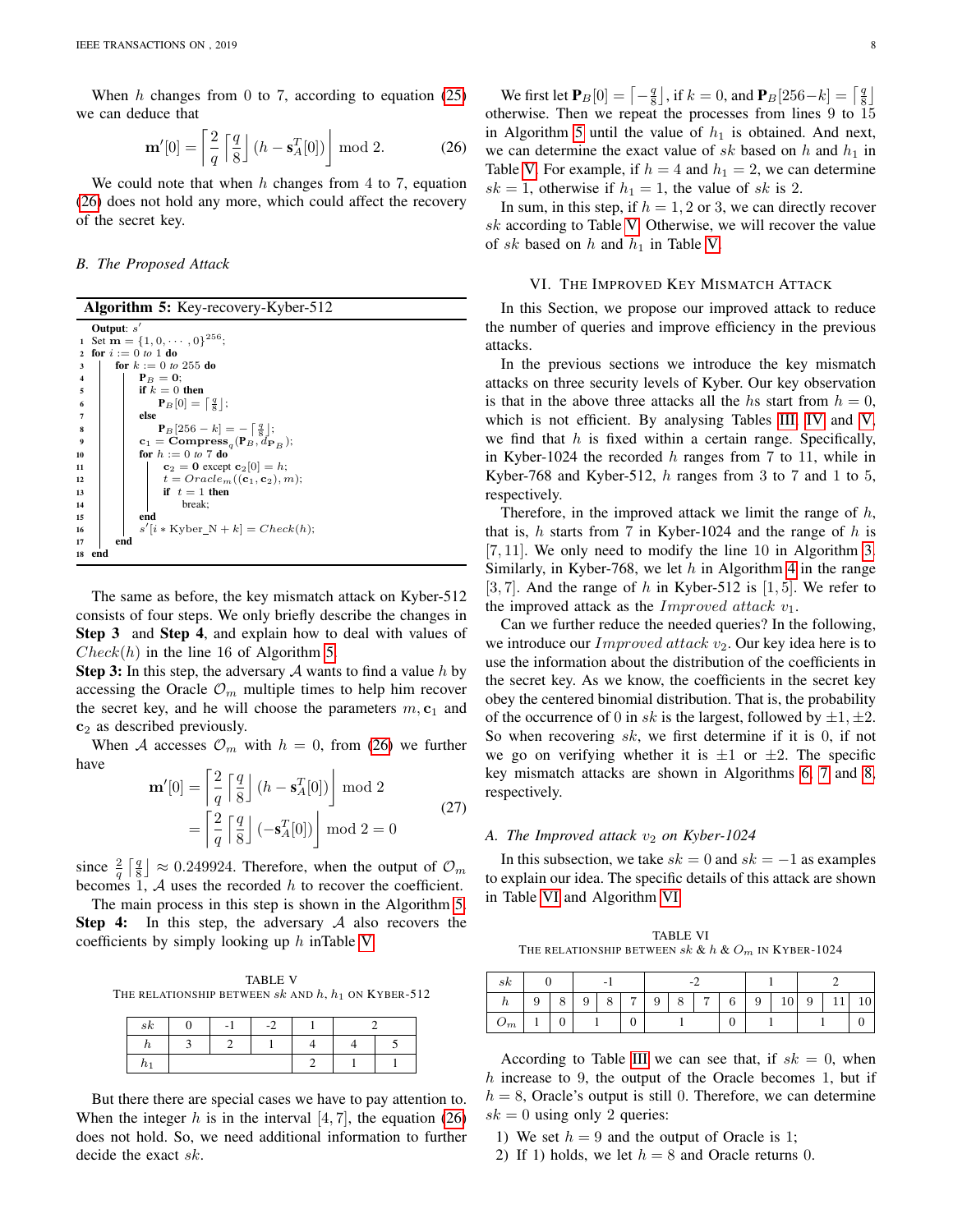#### Algorithm 6: Key-recovery-Kyber-1024-v2

|                | Output: $s'$                                                                                        |
|----------------|-----------------------------------------------------------------------------------------------------|
| $\mathbf{1}$   | Set $m = \{1, 0, \cdots, 0\}^{256}$ ;                                                               |
| $\overline{2}$ | for $i := 0$ to 3 do                                                                                |
| 3              | for $k := 0$ to 255 do                                                                              |
| $\overline{4}$ | $P_B = 0$ :                                                                                         |
| 5              | if $k=0$ then                                                                                       |
| 6              | ${\bf P}_B[0] = \left  \frac{q}{22} \right $ ;                                                      |
| $\overline{7}$ | else                                                                                                |
| 8              | $\mathbf{P}_B[256-k] = -   \frac{q}{32}  ;$                                                         |
| 9              | $\mathbf{c}_1 = \mathbf{Compress}_{a}(\mathbf{P}_B, d_{\mathbf{P}_B}); \mathbf{c}_2 = \mathbf{0}$ ; |
| 10             | if ${\bf c}_2[0] = 9$ and $O_m({\bf c}_1, {\bf c}_2), m$ = 1 then                                   |
| 11             | if ${\bf c}_2[0] = 8$ and $O_m({\bf c}_1, {\bf c}_2), m) = 0$ then                                  |
| 12             | $s'[i * 256 + k] = 0;$                                                                              |
| 13             | else if ${\bf c}_2[0] = 7$ and $O_m({\bf c}_1, {\bf c}_2), m) = 0$ then                             |
| 14             | $s'[i * 256 + k] = -1;$                                                                             |
| 15             | else                                                                                                |
| 16             | $s'[i * 256 + k] = -2;$                                                                             |
| 17             | else if ${\bf c}_2[0] = 9$ and $O_m({\bf c}_1, {\bf c}_2), m) = 0$ then                             |
| 18             | if ${\bf c}_2[0] = 10$ and $O_m({\bf c}_1, {\bf c}_2), m) = 1$ then                                 |
| 19             | $s'[i * 256 + k] = 1$ :                                                                             |
| 20             | else                                                                                                |
| 21             | $s'[i * 256 + k] = 2;$                                                                              |
| 22             | end                                                                                                 |
| 23             | end                                                                                                 |
| 24             | end                                                                                                 |

The purpose of the second query is to confirm that the output of the Oracle becomes 1 when  $h = 9$  instead of  $h = 8$ .

Similarly, if we want to determine  $sk = -1$ , then only 3 queries are needed:

- 1) We set  $h = 9$  and the output of the Oracle is 1;
- 2) If 1) holds, then we set  $h = 8$  and the output of the Oracle is still 1;
- 3) If 2) holds, then we go on setting  $h = 7$  and the Oracle returns 0.

# *B. The Improved attack*  $v_2$  *on Kyber-768*

The improved key mismatch attack  $v_2$  on Kyber-768 is the same as that in Kyber-1024, except the relationship between  $h$ and sk. The specific sk recovery process is shown in Appendix [7.](#page-8-1) And the relationship between sk and  $h$ ,  $O_m$  is given in Algorithm [VII.](#page-8-3)

TABLE VII THE RELATIONSHIP BETWEEN sk & h &  $O_m$  IN KYBER-768

<span id="page-8-3"></span>

| $_{sk}$          |        |              | -           |       |               |             |                |               |               |   |   |        |   |                |
|------------------|--------|--------------|-------------|-------|---------------|-------------|----------------|---------------|---------------|---|---|--------|---|----------------|
| $\boldsymbol{n}$ | -<br>G | $\mathbf{H}$ | ۔<br>∽<br>◡ | $\pm$ | $\Omega$<br>ಀ | -<br>ь<br>◡ | $\overline{4}$ | $\Omega$<br>◡ | $\Omega$<br>▵ | 5 | 6 | к<br>◡ | 6 | $\overline{ }$ |
| $\cup_m$         |        | ν            |             |       | ν             |             |                |               | ν             | v |   |        |   |                |

#### *C. The Improved attack*  $v_2$  *on Kyber-512*

The improved attack  $v_2$  on Kyber-512, in which we need to use another  $h_1$  to collect enough information, differs from the attacks against Kyber-1024 and Kyber-768. Specifically, in the improved attack  $v_2$  on Kyber-512, we can recover  $sk = 0, -1$ and  $-2$  with h, but  $sk = 1$  and 2 with h and  $h_1$ . If the sk we want to recover is 2, we can determine it through 4 queries:

- 1) We set  $h = 3$  and the output of the Oracle is 0;
- 2) If 1) holds, then we set  $h = 4$  and the output of the Oracle is 0;
- 3) If 2) holds, then we let  $h = 5$  and Oracle will return 1;

4) If 3) holds, we will reset  $P_B$  and  $h_1 = 0$ , the Oracle returns 0.

<span id="page-8-4"></span>TABLE VIII THE RELATIONSHIP BETWEEN  $sk \& h \& h_1 \& O_m$  IN KYBER-512

| $_{sk}$          | 0 |                |   |                |   | $-2$                     |  |                |   |   |   |   |   | $\mathcal{L}$ |  |  |
|------------------|---|----------------|---|----------------|---|--------------------------|--|----------------|---|---|---|---|---|---------------|--|--|
| $\boldsymbol{h}$ | 3 | $\overline{2}$ | 3 | $\overline{2}$ | 1 | $\overline{2}$<br>3<br>1 |  |                | 3 | 4 | 3 | 4 | 5 | 3             |  |  |
| $O_m$            |   | 0              |   |                | 0 |                          |  | $\overline{0}$ |   |   |   |   |   |               |  |  |
| $h_1$            |   |                |   |                |   |                          |  |                |   |   |   |   |   |               |  |  |
| $O_m$            |   |                |   |                |   |                          |  |                |   |   |   |   |   |               |  |  |

Similarly, we can determine  $sk = 2$  as follows:

- 1) We set  $h = 3$  and the output of the Oracle is 0;
- 2) If 1) holds, then we set  $h = 4$  and the output of the Oracle becomes 1;
- 3) If 2) holds, we reset  $P_B$  and let  $h_1 = 1$ , the Oracle returns 1.

<span id="page-8-1"></span>Algorithm 7: Key-recovery-Kyber-768-v2

Output: s  $\prime$ 1 Set  $m = \{1, 0, \cdots, 0\}^{256}$ ; 2 for  $i := 0$  *to* 2 **do** 3  $\int$  **for**  $k := 0$  *to* 255 **do** 4 | |  $P_B = 0;$  $5 \mid \cdot \cdot \cdot \cdot \cdot k = 0$  then 6  $\mathbf{P}_B[0] = \begin{bmatrix} \frac{q}{16} \end{bmatrix};$  $7$  lelse 8 **P**<sub>B</sub>[256 – k] =  $-\left[\frac{q}{16}\right]$ ;  $\textbf{e}_1 = \textbf{Compress}_q(\textbf{P}_B, d_{\textbf{P}_B});$ 10  $\Big| \Big| \mathbf{c}_2 = \mathbf{0}$ ; 11 **if**  $c_2[0] = 5$  *and*  $O_m((c_1, c_2), m) = 1$  **then** 12 **if**  $c_2[0] = 4$  *and*  $O_m((c_1, c_2), m) = 0$  then  $\begin{array}{c|c|c|c|c} \hline \end{array}$  s  $[*i* * 256 + *k*] = 0;$ 14 **else if**  $c_2[0] = 3$  *and*  $O_m((c_1, c_2), m) = 0$  then 15  $\vert$   $\vert$   $\vert$  s  $'[i * 256 + k] = -1;$ 16 | | | else 17 | | |  $s$  $'[i * 256 + k] = -2;$ 18 **else if**  $c_2[0] = 5$  *and*  $O_m((c_1, c_2), m) = 0$  then 19 **if**  $c_2[0] = 6$  *and*  $O_m((c_1, c_2), m) = 1$  then 20 | | |  $s$  $\bigl( i * 256 + k \bigr) = 1;$  $21$  else 22 | | |  $s$  $'[i * 256 + k] = 2;$  $23$  end  $24$  end <sup>25</sup> end

<span id="page-8-2"></span>The relationship between sk and  $h$ ,  $h_1$  is shown in Table [VIII](#page-8-4) and the specific  $sk$  recovery process is shown in Algorithm [8.](#page-8-2)

# VII. EXPERIMENTS

<span id="page-8-0"></span>In our experiments, we use a 2.7 GHz Intel Core i7 processor with an 8 GB RAM and run it in the macOS High Sierra with version 10.13.6. All experiments are in C and compiled with gcc version 4.2.1. We implement the proposed key mismatch attacks on Kyber's source code submitted to NIST, and then compile it with the same makefile in the source code. We first analyzed Kyber's source code for three different security levels that are submitted to NIST, namely the Kyber-512, Kyber-768 and Kyber-1024. We implemented three sets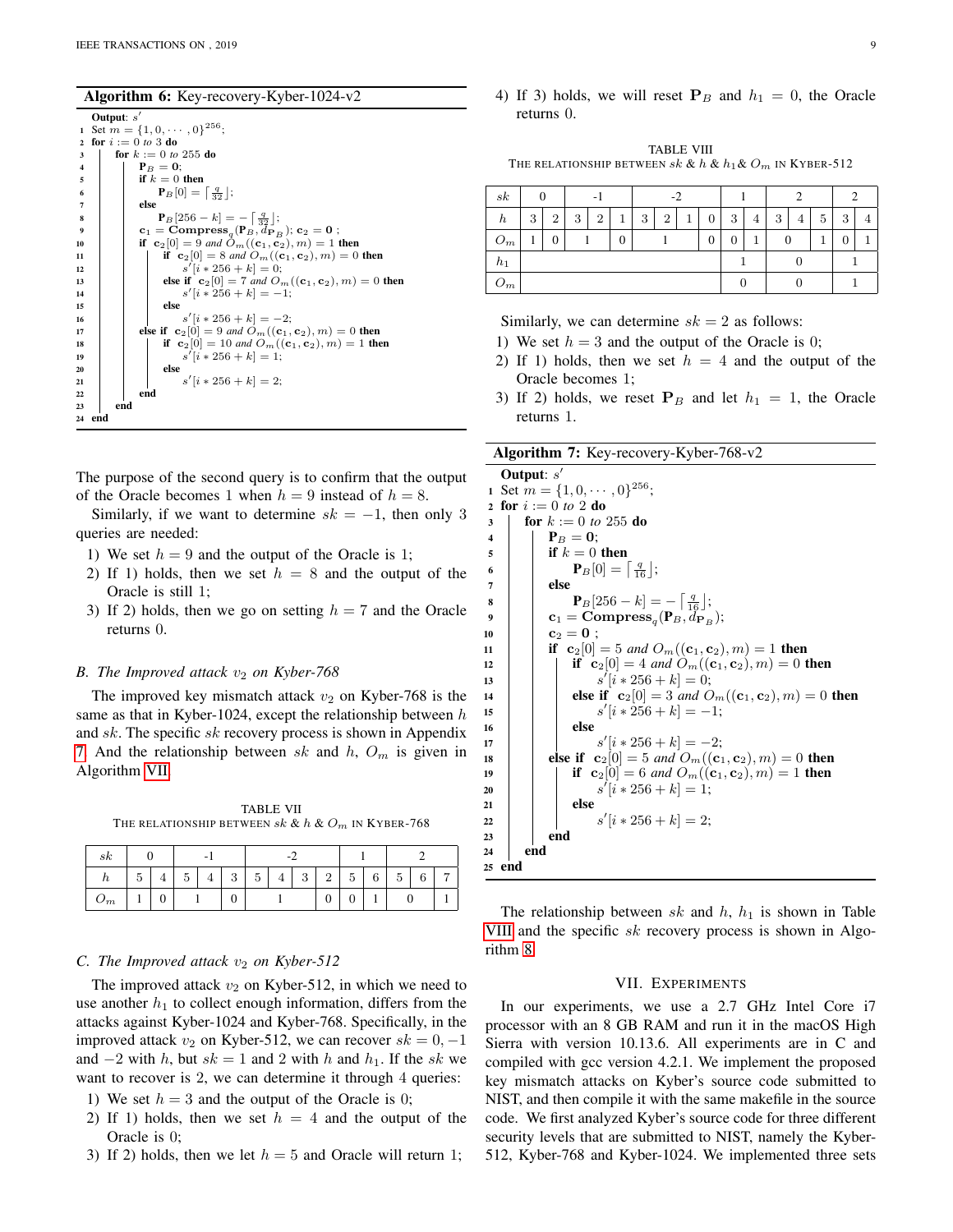<span id="page-9-2"></span>

|                           | Kyber- $512$ |              |              | Kyber-768 |              |              | Kyber- $1024$ |              |              |
|---------------------------|--------------|--------------|--------------|-----------|--------------|--------------|---------------|--------------|--------------|
|                           | Original     | Improved     | Improved     | Original  | Improved     | Improved     | Original      | Improved     | Improved     |
|                           | Attack       | Attack $v_1$ | Attack $v_2$ | Attack    | Attack $v_1$ | Attack $v_2$ | Attack        | Attack $v_1$ | Attack $v_2$ |
| Average<br><b>Oueries</b> | 2,596        | 2,086        | 1,401        | 4,654     | 2,351        | 1,855        | 10,303        | 3,132        | 2,475        |
| Average<br>Time $(s)$     | 4.5          | 3.61         | 2.2          | 11.7      | 5.88         | 4.3          | 31.3          | 9.51         | 7.5          |

TABLE IX AVERAGE QUERIES & TIME

# Algorithm 8: Key-recovery-Kyber-512-v2

|                         | Output: $s'$                          |     |                                                                                               |  |  |  |  |  |
|-------------------------|---------------------------------------|-----|-----------------------------------------------------------------------------------------------|--|--|--|--|--|
| 1                       | Set $m = \{1, 0, \cdots, 0\}^{256}$ ; |     |                                                                                               |  |  |  |  |  |
| $\mathbf{2}$            | for $i := 0$ to 1 do                  |     |                                                                                               |  |  |  |  |  |
| 3                       | for $k := 0$ to 255 do                |     |                                                                                               |  |  |  |  |  |
| $\overline{\mathbf{4}}$ |                                       |     | $P_B = 0;$                                                                                    |  |  |  |  |  |
| 5                       |                                       |     | if $k = 0$ then                                                                               |  |  |  |  |  |
| 6                       |                                       |     | $\mathbf{P}_B[0] = \begin{bmatrix} \frac{q}{8} \end{bmatrix};$                                |  |  |  |  |  |
| 7                       |                                       |     | else                                                                                          |  |  |  |  |  |
| 8                       |                                       |     | ${\bf P}_B[256-k] = -\left[\frac{q}{8}\right];$                                               |  |  |  |  |  |
| 9                       |                                       |     | $\mathbf{c}_1 = \mathbf{Compress}_q(\mathbf{P}_B, \mathbf{\hat{d}_{P}}_B);$                   |  |  |  |  |  |
| 10                      |                                       |     | $c_2 = 0;$                                                                                    |  |  |  |  |  |
| 11                      |                                       |     | if ${\bf c}_2[0] = 3$ and $O_m({\bf (c}_1, {\bf c}_2), m) = 1$ then                           |  |  |  |  |  |
| 12                      |                                       |     | if ${\bf c}_2[0] = 2$ and $O_m({\bf (c}_1, {\bf c}_2), m) = 0$ then                           |  |  |  |  |  |
| 13                      |                                       |     | $s'[i * 256 + k] = 0;$                                                                        |  |  |  |  |  |
| 14                      |                                       |     | else if ${\bf c}_2[0] = 1$ and $O_m({\bf (c}_1, {\bf c}_2), m) = 0$ then                      |  |  |  |  |  |
| 15                      |                                       |     | $s'[i * 256 + k] = -1;$                                                                       |  |  |  |  |  |
| 16                      |                                       |     | else                                                                                          |  |  |  |  |  |
| 17                      |                                       |     | $s'[i * 256 + k] = -2;$                                                                       |  |  |  |  |  |
| 18                      |                                       |     | else if ${\bf c}_2[0] = 3$ and $O_m({\bf (c}_1, {\bf c}_2), m) = 0$ then                      |  |  |  |  |  |
| 19                      |                                       |     | if ${\bf c}_2[0] = 4$ and $O_m({\bf (c}_1, {\bf c}_2), m) = 1$ then                           |  |  |  |  |  |
| 20                      |                                       |     | if $k=0$ then                                                                                 |  |  |  |  |  |
| 21                      |                                       |     | ${\bf P}_B[0] = - \left\lceil \frac{q}{8} \right\rceil;$                                      |  |  |  |  |  |
| 22                      |                                       |     | else                                                                                          |  |  |  |  |  |
| 23                      |                                       |     | ${\bf P}_B[256-k] = \lceil \frac{q}{8} \rceil;$                                               |  |  |  |  |  |
| 24                      |                                       |     | if ${\bf c}_2[0] = 1$ and $O_m(({\bf c}_1, {\bf c}_2), m) = 0$ then                           |  |  |  |  |  |
| 25                      |                                       |     | $s'[i * 256 + k] = 1;$                                                                        |  |  |  |  |  |
| 26                      |                                       |     | else if ${\bf c}_2[0] = 1$ and $O_m({\bf (c}_1, {\bf c}_2), m) = 1$ then                      |  |  |  |  |  |
| 27                      |                                       |     | $s'[i * 256 + k] = 2;$                                                                        |  |  |  |  |  |
| 28                      |                                       |     | else if ${\bf c}_2[0] = 5$ and $O_m({\bf (c}_1, {\bf c}_2), m) = 1$ then<br>if $k = 0$ then   |  |  |  |  |  |
| 29                      |                                       |     |                                                                                               |  |  |  |  |  |
| 30                      |                                       |     | ${\bf P}_B[0] = - \left[ \frac{q}{8} \right];$<br>else                                        |  |  |  |  |  |
| 31                      |                                       |     |                                                                                               |  |  |  |  |  |
| 32                      |                                       |     | ${\bf P}_B[256-k] = \lceil \frac{q}{8} \rceil;$                                               |  |  |  |  |  |
| 33                      |                                       |     | if ${\bf c}_2[0] = 0$ and $O_m(({\bf c}_1, {\bf c}_2), m) = 0$ then<br>$s'[i * 256 + k] = 2;$ |  |  |  |  |  |
| 34                      |                                       |     |                                                                                               |  |  |  |  |  |
| 35                      |                                       |     | end<br>end                                                                                    |  |  |  |  |  |
| 36<br>37                |                                       | end |                                                                                               |  |  |  |  |  |
| 38                      | end                                   |     |                                                                                               |  |  |  |  |  |

<span id="page-9-0"></span>Fig. 1. The Average Time (s)



#### <span id="page-9-1"></span>Fig. 2. The Average Number of Queries



of experiments. The first set is the original attack described in Sections [III,](#page-3-0) [IV,](#page-5-0) and [V.](#page-6-0) The second is the *Improved attack*  $v_1$ introduced in Section [VI.](#page-7-0) The difference between the Original Attack and the Improved attack  $v_1$  is that in the Original Attack h starts from  $h = 0$ . The third set corresponds to Algorithms [6,](#page-7-4) [7](#page-8-1) and [8](#page-8-2) in the *Improved attack*  $v_2$  described in Section [VI.](#page-7-0) In this attack, we redesign the recovery strategy, applying information on distribution probability of coefficients in the secret key.

In our experiments, we first use Kyber's source code to generate 100 secret keys. We evaluate the performance of these three attacks on both queries and time. Whenever the adversary accesses Oracle once, the number of quires increases by one. The number of average queries is reported by counting the number of queries the adversary needs to recover a whole secret key. For example, in the attack on Kyber-1024, we count the number of queries the adversary needs to recover 1024 coefficients in each secret key. Each attack is repeated 100 times and then the number is averaged.

The reported time in the experiments starts from the initial generation of the secret key  $s_A$  by Alice, to the recovery of the whole secret key by accessing the Oracle multiple times. The average time refers to recording the whole time required for the adversary to recovering a complete  $s_A$  100 times and taking an average. The comparison of time spending in the three sets of experiments is given in Figure [1.](#page-9-0) We can conclude that the Improved attack  $v_2$  is the fastest, which is nearly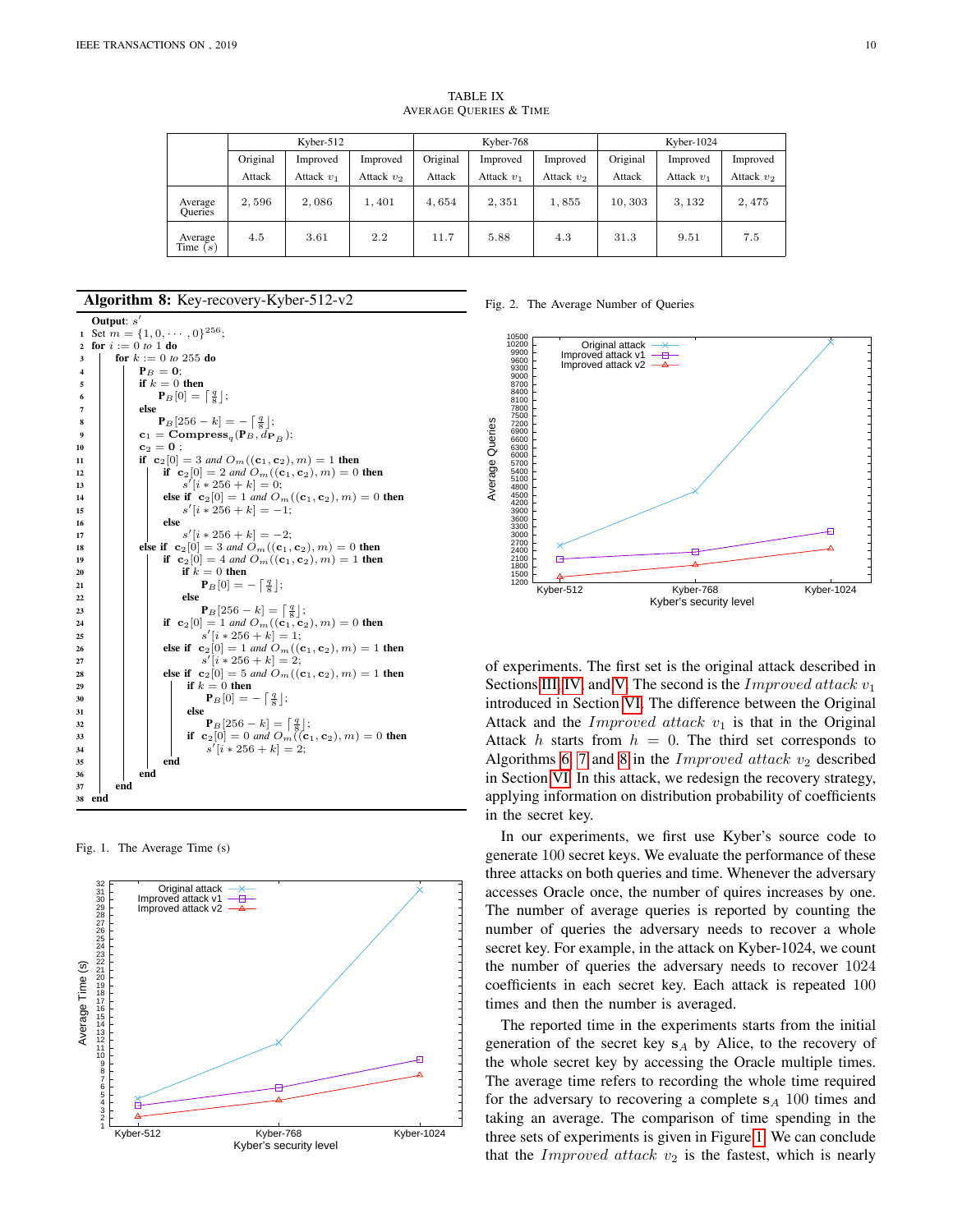twice as fast as that in the Original Attack.

The comparison of the queries of the three sets of experiments is shown in Figure [2.](#page-9-1) We can see that the average number of queries is significantly reduced in  $Improved$  attack  $v_1$ and Improved attack  $v_2$ , compared with that in the Original Attack. For example, in the Improved attack  $v_1$ , the average number of queries on Kyber-1024 is reduced to 30% of the Original Attack. Comparing the results of the *Improved attack*  $v_2$  and the Original Attack, the average number of queries in Kyber-512 is reduced by a half, and the queries in Kyber-768 and Kyber-1024 occupy only 40% and a quarter of that in the Original Attack, respectively.

In Table [IX,](#page-9-2) we illustrate the queries and time needed in recovering the whole key. From the experiments, an interesting observation is that as Kyber's security level increases, the key mismatch attack becomes even simpler. Specifically, in Kyber-512 on average we recover each coefficient in 2.7 queries, while in Kyber-1024 and 768, we only need 2.4 queries. The reason is that in Kyber-1024 and Kyber-768, all the coefficients can be recovered directly using  $h$ . But in Kyber-512 the key mismatch attacks require calculating both  $h$  and  $h_1$ , and then recover sk with the recorded h and  $h_1$ .

In [\[17\]](#page-11-5), we propose our key mismatch attacks on another NIST second-round candidate NewHope. Comparing these two attacks, we conclude that it is much easier to use key mismatch attacks to break Kyber than that on NewHope. To be specific, in Kyber-1024, we need an average of 2, 475 queries to recover all the coefficients in a key. While in NewHope-1024 we need 882, 794 queries. The number of queries for NewHope-1024 is 356.7 times larger than that of Kyber-1024. From another perspective, in Kyber-1024 on average we need 2.4 queries to recover each coefficient, while in Newhope-1024, 862.1 queries are needed.

The main reason of the differences of key mismatch attacks on NewHope and Kyber comes from their different design structures. First, in Kyber only Compress and Decompress functions are used to process coefficients one by one. But in NewHope, additional Encode and Decode functions are used, which operate on a quadruple of coefficients at a time, and this makes the attack on NewHope particularly complicated. Second, the ranges of coefficients in Kyber are much smaller than that in NewHope. To be specific, in NewHope the parameter  $\eta$  of the centered binomial distribution  $\mathcal{B}_{\eta}$  is set as 8, while in Kyber  $\eta = 2$ . Equivalently, the coefficients of the secret key in NewHope ranges from −8 to 8, while in Kyber the range is from  $-2$  to 2. The smaller ranges of Kyber result in less queries to launch the attack. In addition, while recovering the secret key in NewHope, we need to find 50 favorable cases, which also incurs a lot of additional queries.

# VIII. CONCLUSION

<span id="page-10-11"></span>In this paper, we have proposed key mismatch attacks on the Kyber KEM with three security levels. We need to emphasize that the CCA2-secure Kyber KEM is still secure, but if we implement it in a wrong way, here comes the attacks. To show the efficiency of the proposed attacks, we have implemented them using Kyber's source code. From

the experiments, an interesting observation is that as Kyber's security level increases, the key mismatch attack becomes even simpler. We hope that our proposed attack may help in assessing the security of Kyber, reminding us not to implement Kyber in the wrong way.

#### **REFERENCES**

- <span id="page-10-0"></span>[1] L. Gyongyosi and S. Imre, "A survey on quantum computing technology," *Computer Science Review*, vol. 31, pp. 51–71, 2019.
- <span id="page-10-1"></span>[2] D. Moody, *Post Quantum Cryptography Standardization: Announcement and outline of NIST's Call for Submissions*. PQCrypto 2016, Fukuoka, Japan, 2016, [https://csrc.nist.gov/Presentations/2016/](https://csrc.nist.gov/Presentations/2016/Announcement-and-outline-of-NIST-s-Call-for-Submis) [Announcement-and-outline-of-NIST-s-Call-for-Submis.](https://csrc.nist.gov/Presentations/2016/Announcement-and-outline-of-NIST-s-Call-for-Submis) Last accessed 11 July 2019.
- <span id="page-10-2"></span>[3] L. Chen, S. Jordan, Y.-K. Liu, D. Moody, R. Peralta, R. Perlner, and D. Smith-Tone, *Report on post-quantum cryptography*. US Department of Commerce, National Institute of Standards and Technology, 2016.
- <span id="page-10-3"></span>[4] G. Alagic, G. Alagic, J. Alperin-Sheriff, D. Apon, D. Cooper, Q. Dang, Y.-K. Liu, C. Miller, D. Moody, R. Peralta *et al.*, *Status Report on the First Round of the NIST Post-Quantum Cryptography Standardization Process*. US Department of Commerce, National Institute of Standards and Technology, 2019, [https://nvlpubs.nist.](https://nvlpubs.nist.gov/nistpubs/ir/2019/NIST.IR.8240.pdf) [gov/nistpubs/ir/2019/NIST.IR.8240.pdf.](https://nvlpubs.nist.gov/nistpubs/ir/2019/NIST.IR.8240.pdf) Last accessed 26 February 2019.
- <span id="page-10-4"></span>[5] J. Ding, X. Xie, and X. Lin, "A simple provably secure key exchange scheme based on the learning with errors problem." *IACR Cryptology EPrint Archive*, 2012, [https:](https://eprint.iacr.org/2012/688.pdf) [//eprint.iacr.org/2012/688.pdf.](https://eprint.iacr.org/2012/688.pdf) Last accessed 26 February 2019.
- <span id="page-10-5"></span>[6] D. Moody, "Round 2 of the nist pqc "competition" - what was nist thinking?" 2019.
- <span id="page-10-6"></span>[7] E. Rescorla, "The transport layer security (tls) protocol version 1.3," Tech. Rep., 2018, [http://www.rfc-editor.org/](http://www.rfc-editor.org/info/rfc8446) [info/rfc8446.](http://www.rfc-editor.org/info/rfc8446) Last accessed 26 February 2019.
- <span id="page-10-7"></span>[8] D. Kirkwood, B. C. Lackey, J. McVey, M. Motley, J. A. Solinas, and D. Tuller, "Failure is not an option: standardization issues for post-quantum key agreement," in *Workshop on Cybersecurity in a Post-Quantum World*, 2015, [https://csrc.nist.gov/csrc/media/events/](https://csrc.nist.gov/csrc/media/events/workshop-on-cybersecurity-in-a-post-quantum-world/documents/presentations/session7-motley-mark.pdf) [workshop-on-cybersecurity-in-a-post-quantum-world/](https://csrc.nist.gov/csrc/media/events/workshop-on-cybersecurity-in-a-post-quantum-world/documents/presentations/session7-motley-mark.pdf) [documents/presentations/session7-motley-mark.pdf.](https://csrc.nist.gov/csrc/media/events/workshop-on-cybersecurity-in-a-post-quantum-world/documents/presentations/session7-motley-mark.pdf) Last accessed 12 July 2019.
- <span id="page-10-8"></span>[9] S. R. Fluhrer, "Cryptanalysis of ring-lwe based key exchange with key share reuse." *IACR Cryptology ePrint Archive*, 2016, [http://eprint.iacr.org/2016/085.](http://eprint.iacr.org/2016/085) Last accessed 18 February 2019.
- <span id="page-10-9"></span>[10] J. Ding, S. Alsayigh, R. Saraswathy, S. Fluhrer, and X. Lin, "Leakage of signal function with reused keys in rlwe key exchange," in *2017 IEEE International Conference on Communications (ICC)*. IEEE, 2017, pp. 1–6.
- <span id="page-10-10"></span>[11] C. Liu, Z. Zheng, and G. Zou, "Key reuse attack on newhope key exchange protocol," in *International*